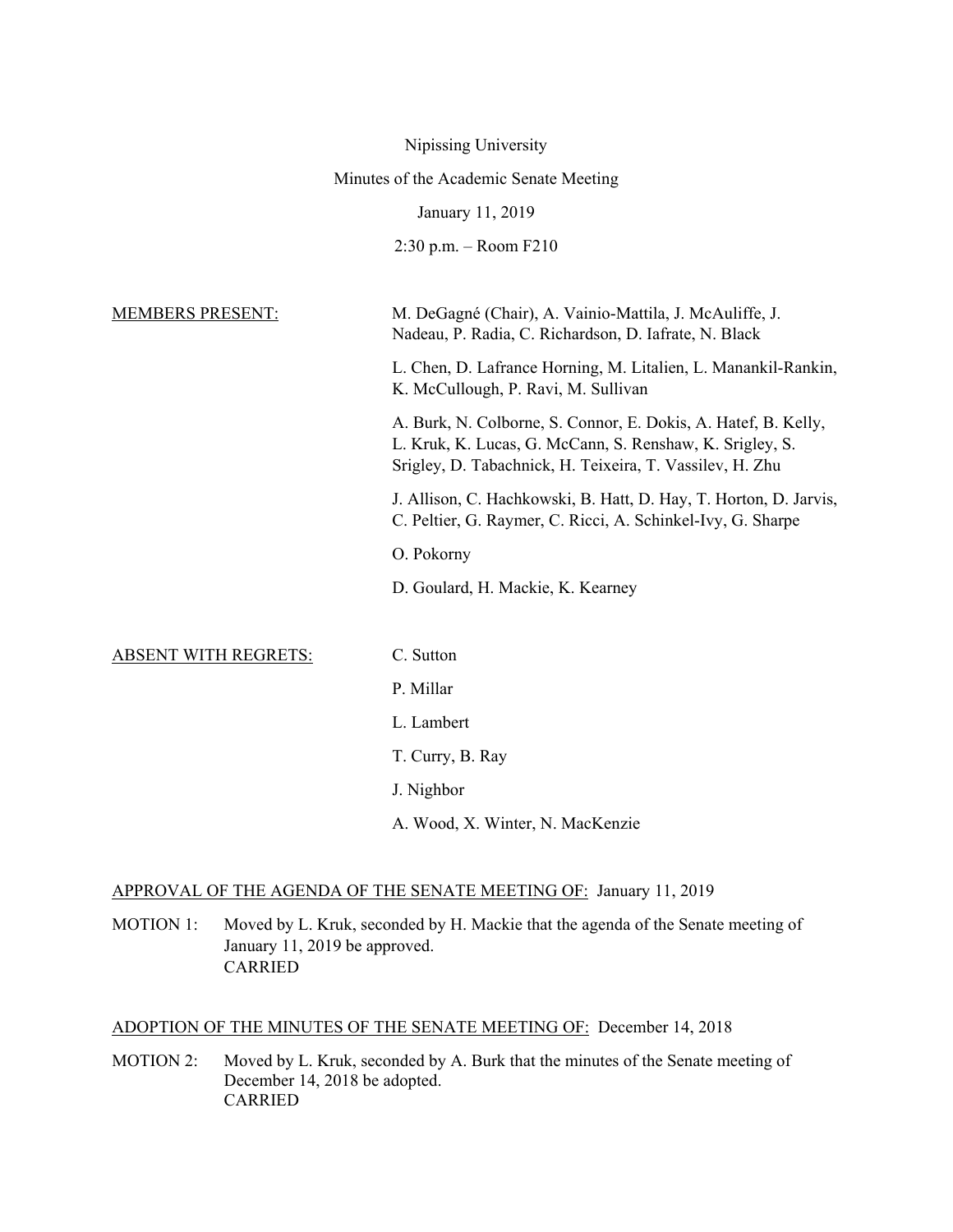#### BUSINESS ARISING FROM THE MINUTES

 Elect three (3) tenured faculty members, from the Faculty of Arts and Science, to be elected by Senate for the Committee for the Search/Appointment/Reappointment of the Dean of Arts and Science.

**G. McCann J. Murton T. Vassilev**

 Elect one (1) faculty member, from a Faculty other than the Faculty of Arts and Science, to be elected by Senate for the Committee for the Search/Appointment/Reappointment of the Dean of Arts and Science. **G. Raymer - ACCLAIMED** 

#### REPORTS FROM OTHER BODIES

An update of activities and events recently attended by the President is attached to the Minutes. The President urged members to review the results of the Academica Survey Presentation and Town Hall.

The Provost was pleased to advise that the NU IQAP Protocol submitted in the fall was recently approved with ratification pending by Quality Assurance. Once ratified the new Protocol will be posted to the website for use. An update was provided on the status of the 18 program reviews, 10 of which are external reviews. The Education and Fine Arts reviews have been completed. The Criminology/Criminal Justice, BPHE and Math reviews are scheduled in January and February. We are catching up as to where we are supposed to be. The Provost provided a Report on Adjunct Appointments over the last year. The Report is attached to the Minutes. The Provost was also pleased to announce that NU was granted an additional Canada Research Chair. Discussions will be held at Provost Council to decide what the field will be. The Provost reminded that March is research month. Planned events include, the Annual Undergraduate Research Conference, the Three Minute Thesis (3MT) and workshops. Work on the common degree structure has been ongoing in the Registrar's Office. The Provost thanked the Registrar and the Registrar's Office staff for organizing the Academica Survey Presentation and Town Hall. The Provost advised that she would be in India for two weeks networking with agencies and exploring opportunities for potential international students.

#### QUESTION PERIOD

It was noted that the Joint Committee of the Board and Senate on Governance is not listed on the website. The Speaker advised that the Senate By-Laws are currently undergoing a major re-write that includes a distinct space for the Joint Committee of the Board and Senate on Governance and the Senate Budget Advisory Committee. Once the revisions have been completed, the revised By-Laws document will be included as a notice of motion in the Senate Agenda. Once approved, it will be posted to the Senate website. A request was made that the Joint Committee of the Board and Senate on Governance also be included in the Board of Governors By-Laws document and posted on the website.

In response to a question raised regarding the status of the Dean of Teaching search committee, the Provost advised that she is waiting on a response from a potential committee member and that it is expected that the committee will be struck soon.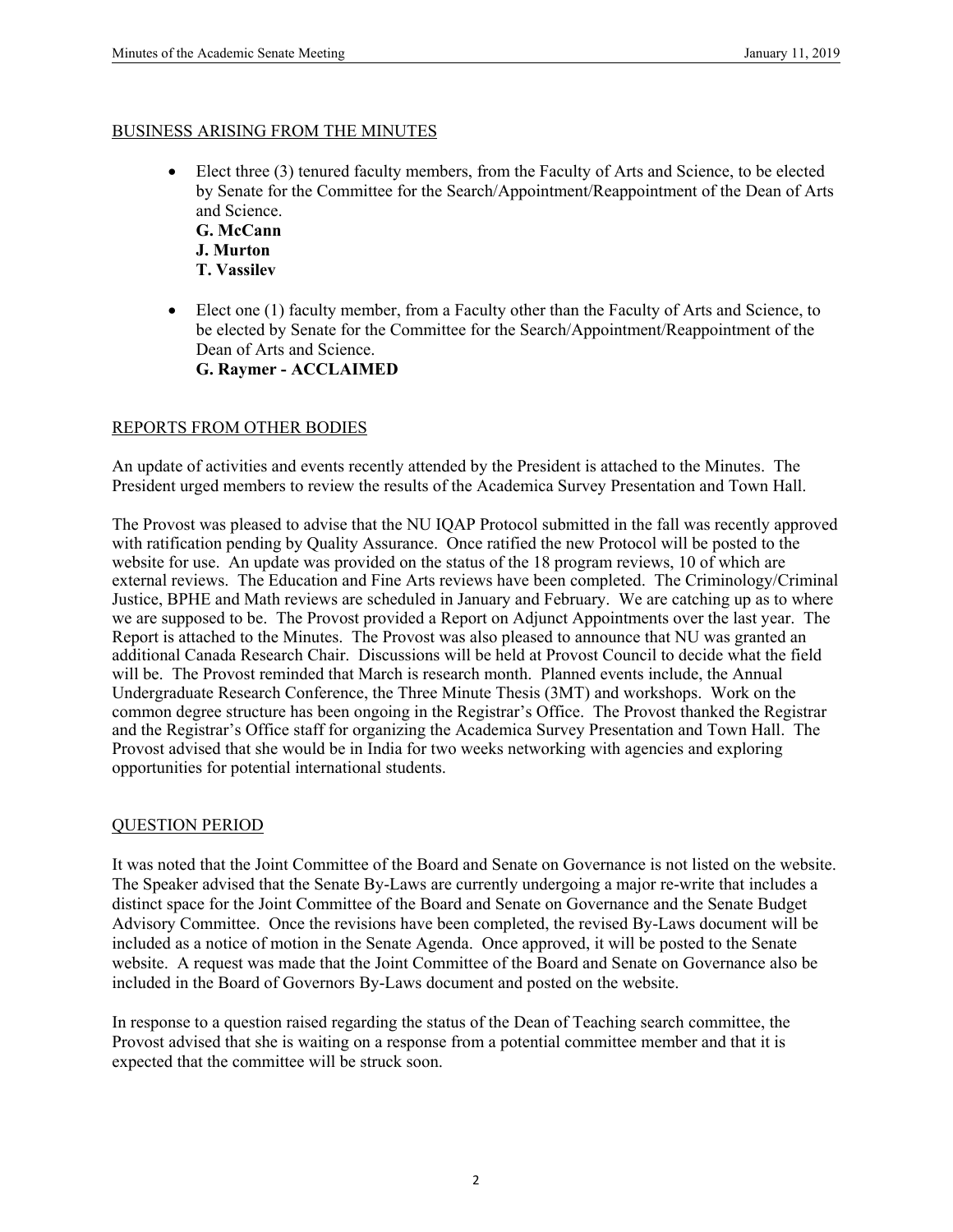#### REPORTS OF STANDING COMMITTEES AND FACULTY OR UNIVERSITY COUNCILS

#### **SENATE EXECUTIVE COMMITTEE**

MOTION 3: Moved by M. DeGagné, seconded by D. Goulard that Senate receive the Report of the Senate Executive Committee dated January 7, 2019. CARRIED

#### **ACADEMIC QUALITY ASSURANCE AND PLANNING COMMITTEE**

- MOTION 4: Moved by A. Vainio-Mattila, seconded by H. Mackie that the Report of the Academic Quality Assurance and Planning Committee dated December 20, 2018, be received. CARRIED
- MOTION 5: Moved by A. Vainio-Mattila, seconded by D. Goulard that Senate consider Motions 8-19 as an omnibus motion. DEFEATED Due to concerns expressed regarding the ratio of contact hours, teaching load and

inconsistency of the 1 credit courses, ADMN 1011, ADMN 2011 and ADMN 3011, Motion 8 was requested to be removed from the omnibus motion. The Provost advised that the following Motions 9-19 cannot move forward without the approval of Motion 8, therefore the Motion was defeated. Following discussion, the Associate Dean of Applied and Professional Studies (Interim)

requested that Motions 8 & 9 be revised as follows, and that Motions 8-19 be reconsidered with the removal of the 1 credit courses, ADMN 1011, ADMN 2011 and ADMN 3011.

- MOTION 6: Moved by J. Nadeau, seconded by D. Goulard that Senate consider the revised Motions 7- 19 as an omnibus motion. CARRIED
- MOTION 7: Moved by J. Nadeau, seconded by C. Hachkowski that Senate approve the revised Motions 7-19 as an omnibus motion.

MOTION 8: Moved by J. Nadeau, seconded by C. Hachkowski that Senate approve that the Major Modification represented through the introduction of the following courses be accepted as described in the attached documents: ADMN 1011 - Academic Success Workshops (1 credit) ADMN 1206 - Business Communication and Case Analysis (3 credits) ADMN 1306 - Digital Management (3 credits) ADMN 2011 - Academic Success and Career Management Workshops (1 credit) ADMN 2716 - Change Management and Innovation Leadership (3 credits) ADMN 3066 - Advanced Analytics (3 credits) ADMN 3011 - Career Management Workshops (1 credit) ADMN 3076 - New Technology in Management (3 credits) ADMN 3406 - Work Placement 1 (3 credits) ADMN 4226 - Applying Business Intelligence (3 credits) ADMN 4306 - Management Consulting I (iLEAD) (3 credits) ADMN 4307 - Management Consulting II (iLEAD) (3 credits) ADMN 4406 - Work Placement II (3 credits) ADMN 4407 - Work Placement III (3 credits) MKTG 3306 - Digital Marketing (3 credits) MKTG 4306 - Sport Event Management (3 credits)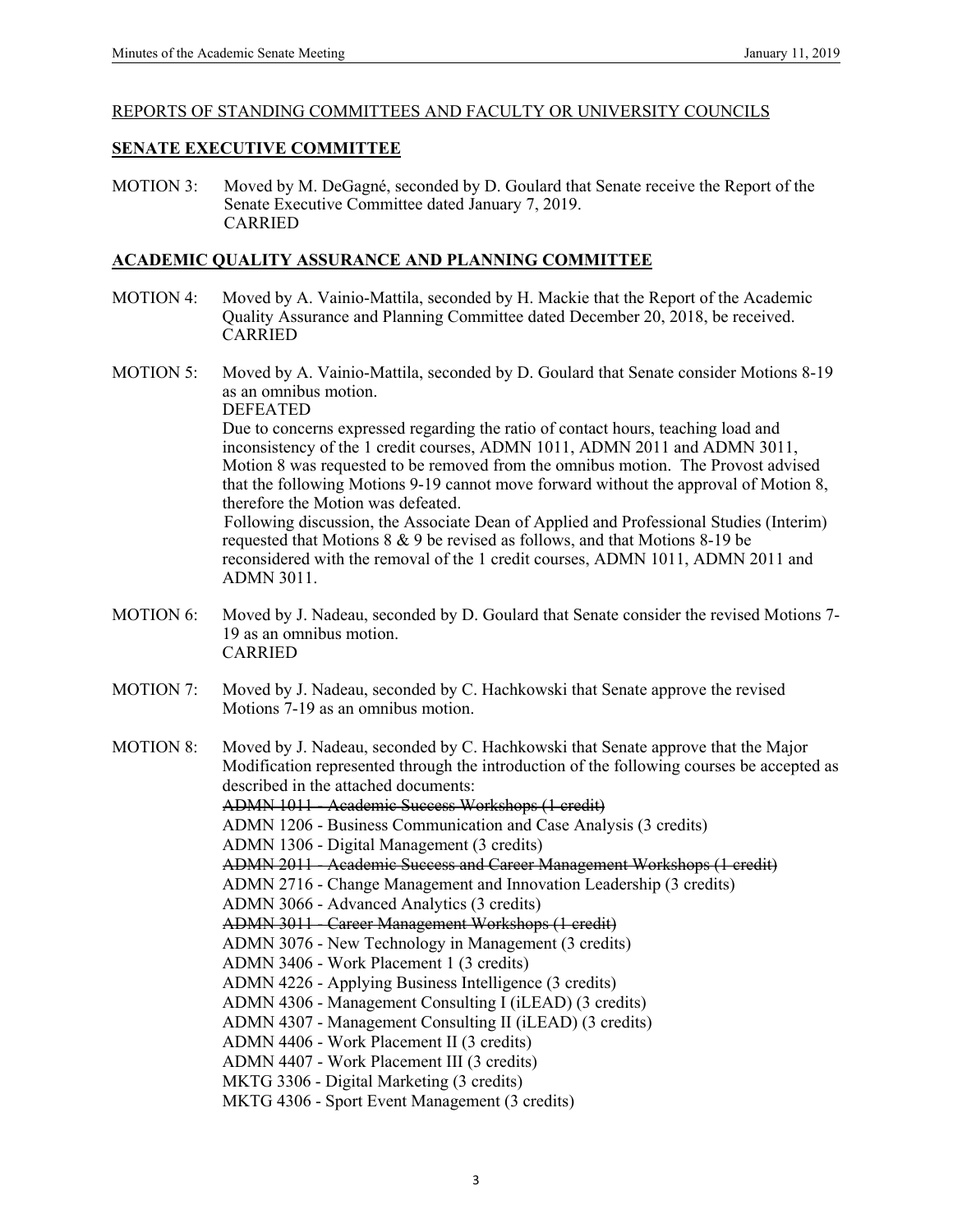| MOTION 9: | Moved by J. Nadeau, seconded by C. Hachkowski that Senate approve that the revised     |
|-----------|----------------------------------------------------------------------------------------|
|           | the Major Modifications to the Bachelor of Business Administration program be accepted |
|           | as described in the attached document. with the removal of reference to the 1 credit   |
|           | courses, ADMN 1011 Academic Success Workshops, ADMN 2011 Academic Success              |
|           | and Career Management Workshops and ADMN 3011 Career Management                        |
|           | Workshops.                                                                             |

- MOTION 10: Moved by J. Nadeau, seconded by C. Hachkowski that Senate approve that the Major Modifications to the Bachelor of Commerce program be accepted as described in the attached document.
- MOTION 11: Moved by J. Nadeau, seconded by C. Hachkowski that Senate approve that the Modification represented through the introduction of the Northern Business Certificate be accepted as described in the attached document.
- MOTION 12: Moved by J. Nadeau, seconded by C. Hachkowski that Senate approve that the Major Modification represented through the introduction of the Post-Baccalaureate Certificate in Human Resource Management be accepted as described in the attached document.
- MOTION 13: Moved by J. Nadeau, seconded by C. Hachkowski that Senate approve that the Major Modification represented through the introduction of the Post-Baccalaureate Certificate in General Management be accepted as described in the attached document.
- MOTION 14: Moved by J. Nadeau, seconded by C. Hachkowski that Senate approve that the Major Modification represented through the introduction of the Post-Baccalaureate Diploma in Business Administration be accepted as described in the attached document.
- MOTION 15: Moved by J. Nadeau, seconded by C. Hachkowski that Senate approve that the Major Modification represented through the introduction of the Post-Baccalaureate Diploma in Accounting be accepted as described in the attached document.
- MOTION 16: Moved by J. Nadeau, seconded by C. Hachkowski that Senate approve that the Major Modification represented through the introduction of the Post-Baccalaureate Diploma in Finance be accepted as described in the attached document.
- MOTION 17: Moved by J. Nadeau, seconded by C. Hachkowski that Senate approve that the Major Modification represented through the introduction of the Post-Baccalaureate Diploma in Human Resource Management be accepted as described in the attached document.
- MOTION 18: Moved by J. Nadeau, seconded by C. Hachkowski that Senate approve that the Major Modification represented through the introduction of the Post-Baccalaureate Diploma in International Business be accepted as described in the attached document.
- MOTION 19: Moved by J. Nadeau, seconded by C. Hachkowski that Senate approve that the Major Modification represented through the introduction of the Post-Baccalaureate Diploma in Marketing be accepted as described in the attached document. CARRIED

# **UNDERGRADUATE STUDIES COMMITTEE**

**November 29, 2018 Report**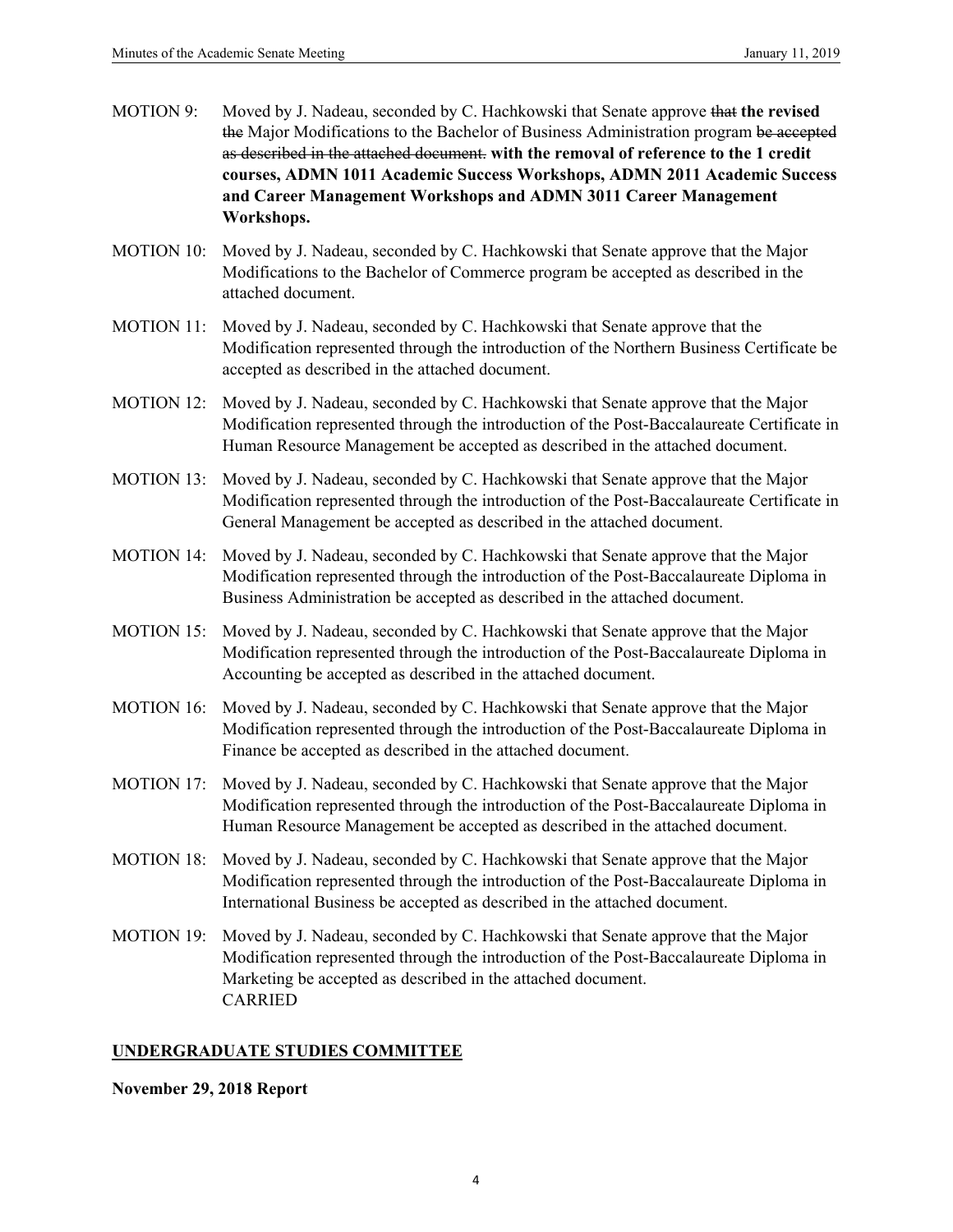MOTION 20: Moved by A. Vainio-Mattila, seconded by M. Sullivan that the Report of the Undergraduate Studies Committee, dated November 29, 2018 be received. CARRIED

## **FACULTY OF ARTS AND SCIENCE**

#### **English**

- MOTION 21: Moved by A. Vainio-Mattila, seconded by L. Kruk that Senate approve the course title revision for ENGL 3617 from 'Popular Fiction' to 'Topics in Popular Fiction' as outlined in the attached document. CARRIED
- MOTION 22: Moved by A. Vainio-Mattila, seconded by L. Kruk that Senate approve the course title revision for ENGL 3606 from 'Popular Culture' to 'Topics in Popular Culture'. CARRIED

## **FAPA**

MOTION 23: Moved by A. Vainio-Mattila, seconded by A. Burk that Senate approve the banking of the following courses: FAVA 1008 Arts Practice: Drawing FAVA 1009 Arts Practice: Printmaking FAVA 2406 Drawing: Image and Ideation FAVA 2127 Printmaking: Lithography FAVA 2516 Community-Based Practice FAVA 3097 Explorations in Drawing FAVA 3057 Explorations in Painting FAVA 3136 Advanced Printmaking FAVA 3146 Explorations in Sculpture FAVA 3106 Interdisciplinary Practice CARRIED

#### **Gender and Equality/School of Criminology and Criminal Justice/Sociology and Anthropology/ Social Welfare and Social Development/Political Science**

MOTION 24: Moved by A. Vainio-Mattila, seconded by S. Renshaw that Senate approve the creation of a Minor in Human Rights as outlined in the attached document. CARRIED

#### **Geography**

- MOTION 25: Moved by A. Vainio-Mattila, seconded by A. Burk that Senate consider Motions 26-32 as an omnibus motion. CARRIED
- MOTION 26: Moved by A. Vainio-Mattila, seconded by C. Hachkowski that Senate approve Motions 26-32 as an omnibus motion.
- MOTION 27: Moved by A. Vainio-Mattila, seconded by C. Hachkowski that Senate approve that Geography 3606: A Geography of Western Europe" be unbanked.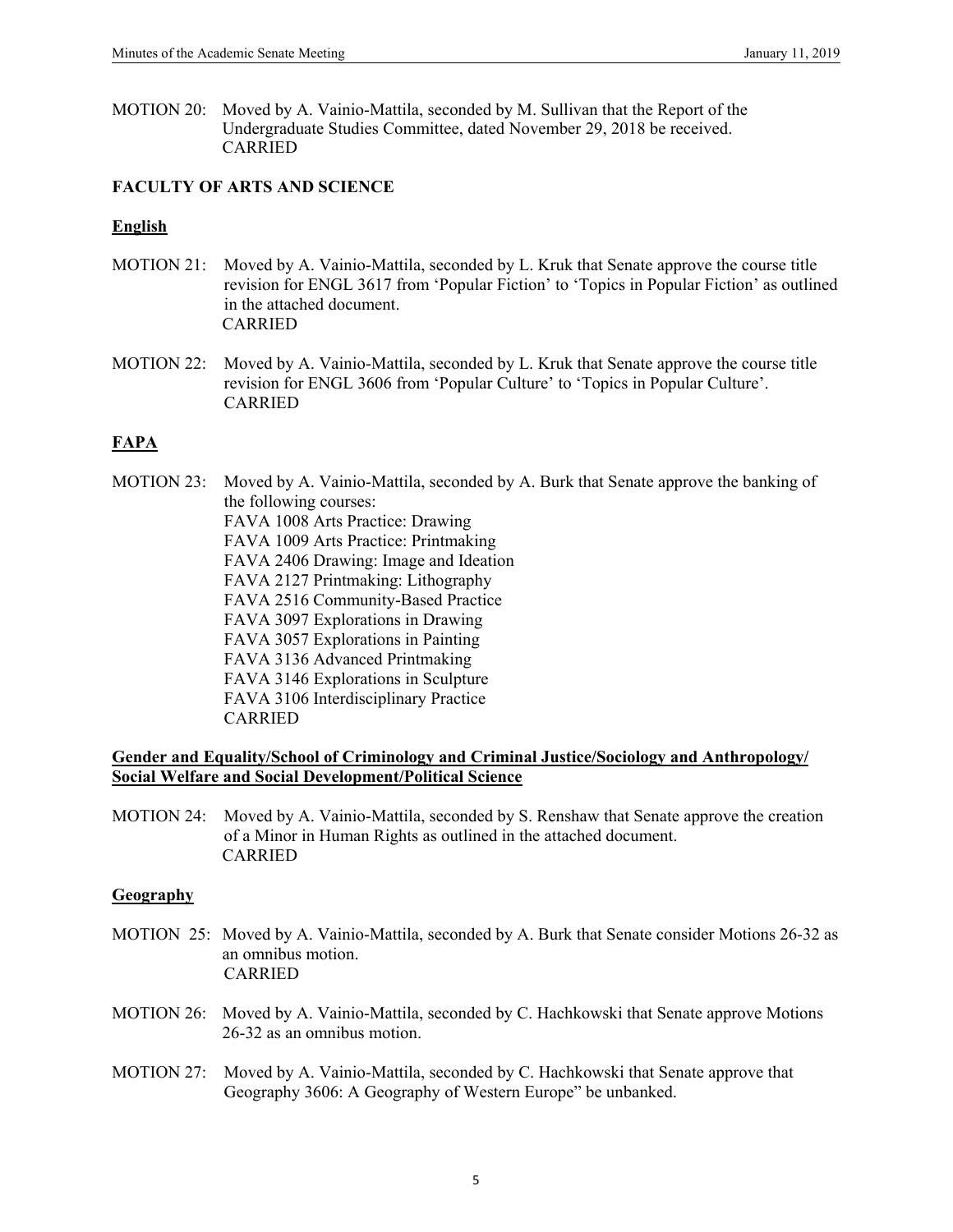- MOTION 28: Moved by A. Vainio-Mattila, seconded by C. Hachkowski that Senate approve the course title revision of GEOG 1016 from "Introduction to Human Geography" to "People, Place and Environment".
- MOTION 29: Moved by A. Vainio-Mattila, seconded by C. Hachkowski that Senate approve the course title revision of GEOG 2107 from "Climatology" to "GEOG 2107 Weather and Climate".
- MOTION 30: Moved by A. Vainio-Mattila, seconded by C. Hachkowski that Senate approve the course title revision of GEOG 2106 from "Geomorphology" to "Landscapes and Surface Processes".
- MOTION 31: Moved by A. Vainio-Mattila, seconded by C. Hachkowski that Senate approve the course title revision of GEOG 2017 from "Introduction to Geomatics" to "GIS and the Earth from Space".
- MOTION 32: Moved by A. Vainio-Mattila, seconded by C. Hachkowski that Senate approve a modification of the course description for GEOG 3306 Population Geography as outlined. CARRIED

#### **History**

MOTION 33: Moved by A. Vainio-Mattila, seconded by N. Colborne that Senate approve the banking of the following list of courses currently listed under History in the Nipissing University Academic Calendar: HIST 2366: Family & Society in Canada HIST 3217: Topics in Nineteenth Century Canadian History HIST 3226: Topics in Canadian Regional History HIST 3256: History of Ontario: Selected Topics I HIST 3257: History of Ontario: Selected Topics II HIST 3287: Canadian Working Class History HIST 3357: British North America HIST 3406: Themes in the Social History of Modern Britain HIST 3926: History & Historians: Ideas and Methods CARRIED

#### **Native Studies**

- MOTION 34: Moved by A. Vainio-Mattila, seconded by A. Burk that Senate approve the creation of "NATI 1506 On the Land/From the Land: Indigenous Worldviews" as outlined in the attached template. CARRIED
- MOTION 35: Moved by A. Vainio-Mattila, seconded by K. Srigley that Senate approve the creation of "NATI 1507 Critical Learning Skills in Indigenous Contexts" as outlined in the attached template. CARRIED

#### **Political Science**

MOTION 36: Moved by A. Vainio-Mattila, seconded by D. Tabachnick that Senate consider Motions 37-41 as an omnibus motion. CARRIED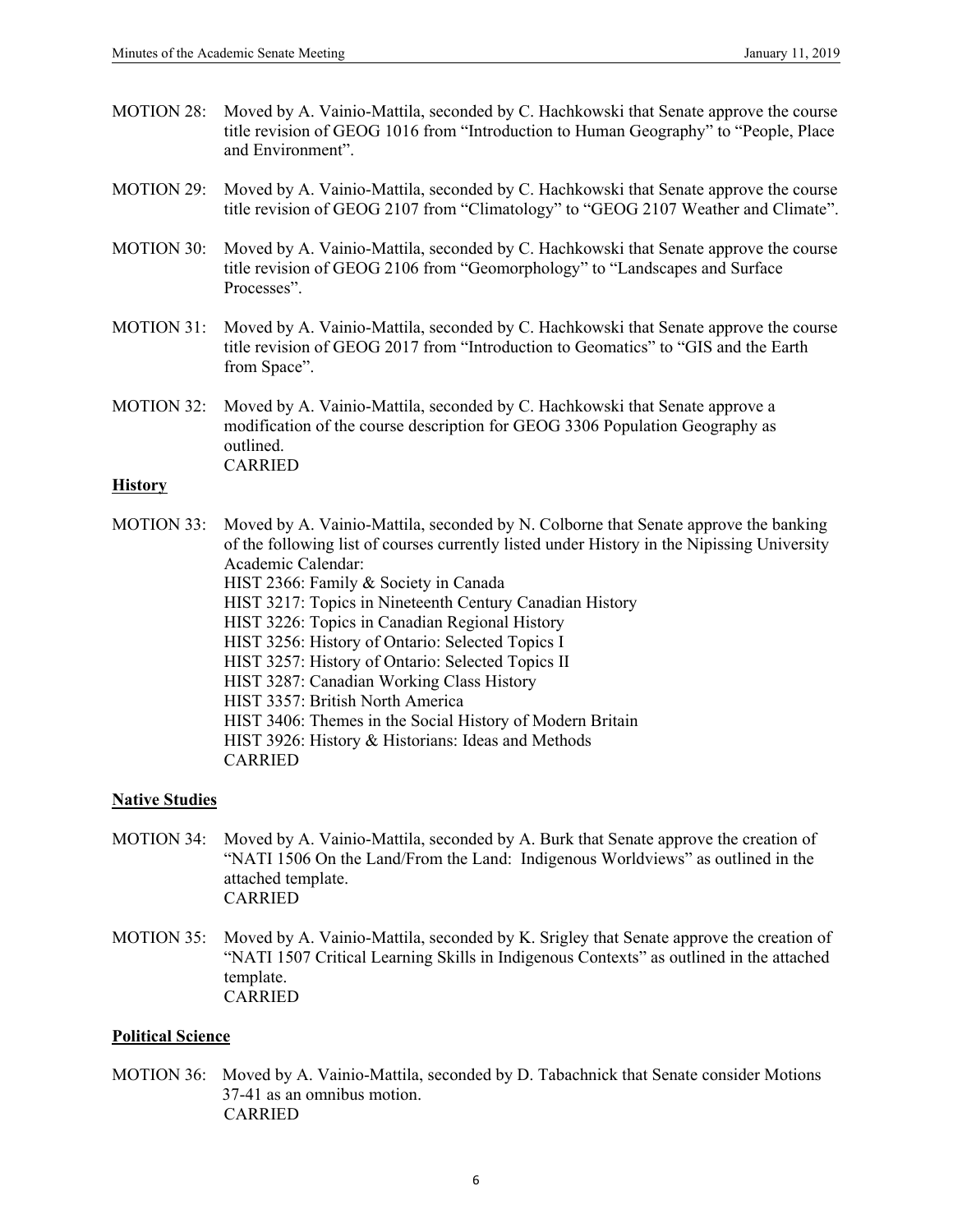- MOTION 37: Moved by A. Vainio-Mattila, seconded by D. Goulard that Senate approve Motions 37-41 as an omnibus motion. CARRIED
- MOTION 38: Moved by A. Vainio-Mattila, seconded by D. Goulard that Senate approve the course title revision for POLI 2307 from "The Cold War & After" to "The Cold War to 9/11" with accompanying changes to the course description as outlined.
- MOTION 39: Moved by A. Vainio-Mattila, seconded by D. Goulard that Senate approve the creation of "POLI 3226 American Foreign Policy in the 21st Century" as outlined in the attached template.
- MOTION 40: Moved by A. Vainio-Mattila, seconded by D. Goulard that Senate approve the creation of "POLI 3256 Multiculturalism in Canada and the World" as outlined in the attached template.
- MOTION 41: Moved by A. Vainio-Mattila, seconded by D. Goulard that Senate approve that POLI 3226 American Foreign Policy in the 21st Century be added to the list of electives for the Certificate in Peace and Violence Prevention Studies. CARRIED

#### **Psychology**

- MOTION 42: Moved by A. Vainio-Mattila, seconded by M. Sullivan that Senate approve the creation of PSYC 3007 - Science of Mind Reading as outlined in the attached template. CARRIED
- MOTION 43: Moved by A. Vainio-Mattila, seconded by L. Chen that Senate approve the modification of the course structure description of PSYC 4706 Advanced Neuroanatomy. CARRIED

## **FACULTY OF APPLIED AND PROFESSIONAL STUDIES**

#### **Nursing**

- MOTION 44: Moved by A. Vainio-Mattila, seconded by M. Sullivan that Senate consider Motions 45- 67 as an omnibus motion. CARRIED
- MOTION 45: Moved by A. Vainio-Mattila, seconded by L. Chen that Senate approve Motions 45-67 as an omnibus motion.
- MOTION 46: Moved by A. Vainio-Mattila, seconded by L. Chen that Senate approve that the course NSGD 2147 – Professional Nursing Practice be created as a major modification to the RPN to BScN Blended Learning Program.
- MOTION 47: Moved by A. Vainio-Mattila, seconded by L. Chen that Senate approve that NSGD 2116 – Health Challenges I be created as a major modification to the RPN to BScN Blended Learning Program.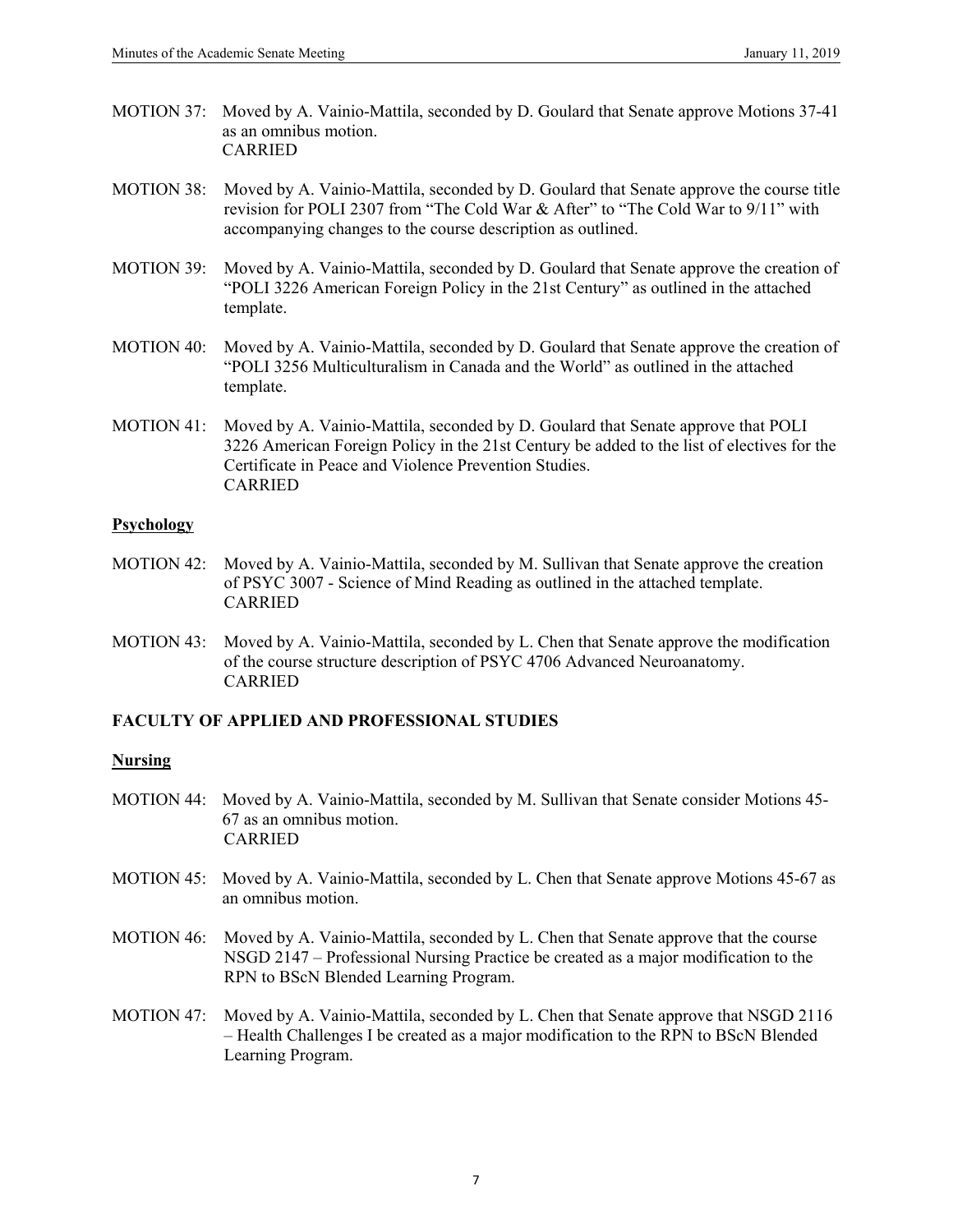- MOTION 48: Moved by A. Vainio-Mattila, seconded by L. Chen that the Undergraduate Studies Committee recommend to Senate that NSGD 2117 - Health Challenges II be created as a major modification to the RPN to BScN Blended Learning Program.
- MOTION 49: Moved by A. Vainio-Mattila, seconded by L. Chen that Senate approve that NSGD 3336 – Culture and Nursing Practice be created as a major modification to the RPN to BScN Blended Learning Program.
- MOTION 50: Moved by A. Vainio-Mattila, seconded by L. Chen that Senate approve that the prerequisite for NSGD 3036 be changed as a major modification to the RPN to BScN Blended Learning Program as outlined in the course change template.
- MOTION 51: Moved by A. Vainio-Mattila, seconded by L. Chen that Senate approve that NSGD 2216 - Critical Inquiry and Evidenced Informed Practice be created as a major modification to the RPN to BScN Blended Learning Program.
- MOTION 52: Moved by A. Vainio-Mattila, seconded by L. Chen that Senate approve that NSGD 3216 – Research in Nursing Practice be created as a major modification to the RPN to BScN Blended Learning Program
- MOTION 53: Moved by A. Vainio-Mattila, seconded by L. Chen that Senate approve that NSGD 4136 – Complex Health Challenges I be created as a major modification to the RPN to BScN Blended Learning Program.
- MOTION 54: Moved by A. Vainio-Mattila, seconded by L. Chen that Senate approve that NSGD 4137 - Complex Health Challenges II be created as a major modification to the RPN to BScN Blended Learning Program.
- MOTION 55: Moved by A. Vainio-Mattila, seconded by L. Chen that Senate approve that NSGD 4777 – Leadership in Action be created as a major modification to the RPN to BScN Blended Learning Program.
- MOTION 56: Moved by A. Vainio-Mattila, seconded by L. Chen that Senate approve that the prerequisites for NSGD 2007 be changed as a major modification to the RPN to BScN Blended Learning Program as outlined in the course change template.
- MOTION 57: Moved by A. Vainio-Mattila, seconded by L. Chen that Senate approve that the prerequisites for NSGD 2017 be changed as a major modification to the RPN to BScN Blended Learning Program as outlined in the course change template.
- MOTION 58: Moved by A. Vainio-Mattila, seconded by L. Chen that Senate approve that the prerequisites for NSGD 3006 be changed as a major modification to the RPN to BScN Blended Learning Program as outlined in the course change template.
- MOTION 59: Moved by A. Vainio-Mattila, seconded by L. Chen that Senate approve that the prerequisites for NSGD 2106 be changed as a major modification to the RPN to BScN Blended Learning Program as outlined in the course change template.
- MOTION 60: Moved by A. Vainio-Mattila, seconded by L. Chen that Senate approve that the course NSGD 2047 be removed as a major modification to the RPN to BScN Blended Learning Program.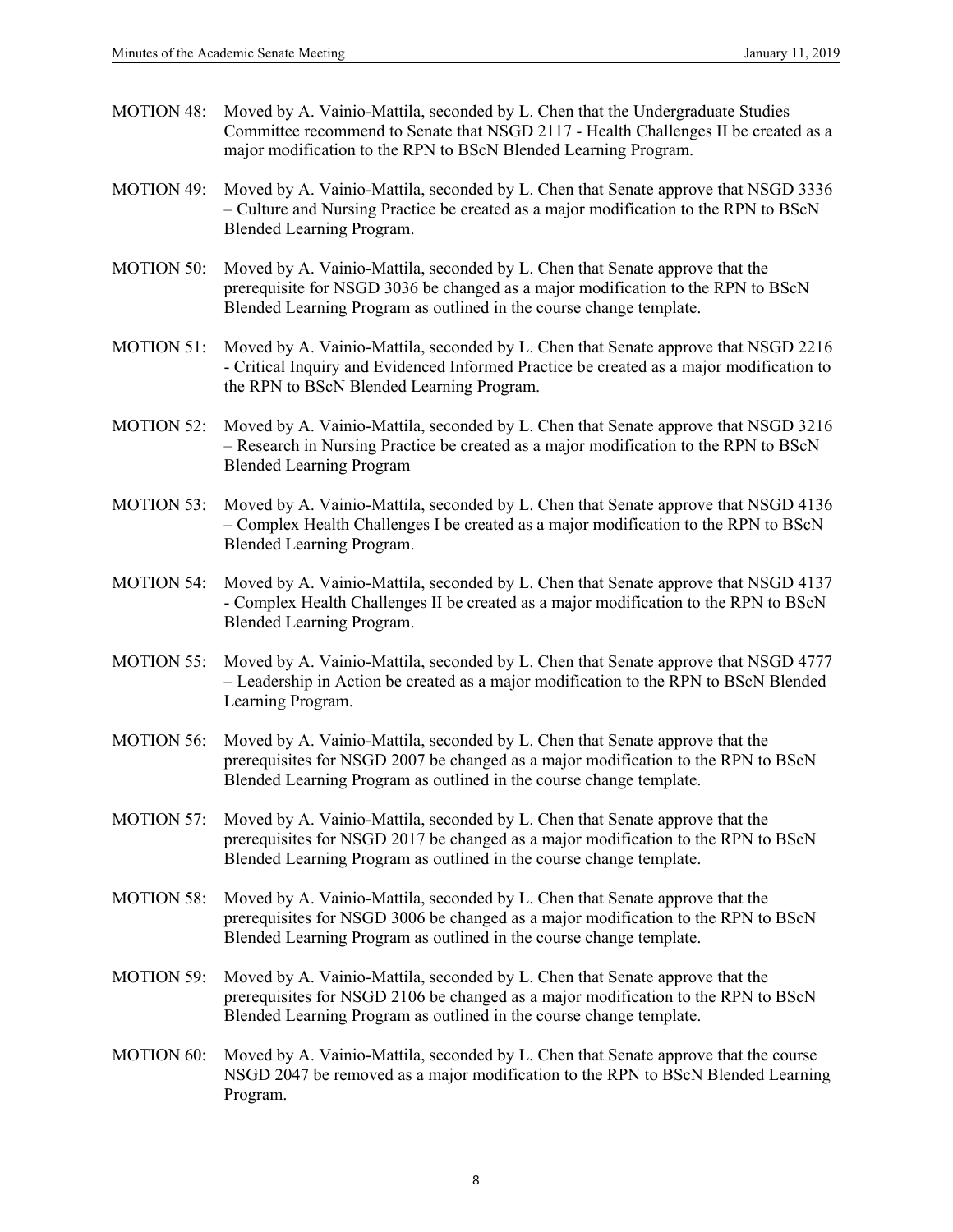- MOTION 61: Moved by A. Vainio-Mattila, seconded by L. Chen that Senate approve that the course NSGD 2107 be removed as a major modification to the RPN to BScN Blended Learning Program.
- MOTION 62: Moved by A. Vainio-Mattila, seconded by L. Chen that Senate approve that the course NSGD 2016 be removed as a major modification to the RPN to BScN Blended Learning Program.
- MOTION 63: Moved by A. Vainio-Mattila, seconded by L. Chen that Senate approve that the course NSGD 4016 be removed as a major modification to the RPN to BScN Blended Learning Program.
- MOTION 64: Moved by A. Vainio-Mattila, seconded by L. Chen that Senate approve that the course NSGD 4036 be removed as a major modification to the RPN to BScN Blended Learning Program.
- MOTION 65: Moved by A. Vainio-Mattila, seconded by L. Chen that Senate approve that the course NSGD 4007 be removed as a major modification to the RPN to BScN Blended Learning Program.
- MOTION 66: Moved by A. Vainio-Mattila, seconded by L. Chen hat Senate approve that the course NSGD 4017 be removed as a major modification to the RPN to BScN Blended Learning Program.
- MOTION 67: Moved by A. Vainio-Mattila, seconded by L. Chen that Senate approve that the current program outcomes be replaced with the revised program outcomes as a major modification to the RPN to BScN Blended Learning Program. CARRIED

#### **Social Work**

- MOTION 68: Moved by A. Vainio-Mattila, seconded by H. Teixeira that Senate consider Motions 69- 77 as an omnibus motion. CARRIED
- MOTION 69: Moved by A. Vainio-Mattila, seconded by M. Sullivan that Senate approve Motions 69- 77 as an omnibus motion.
- MOTION 70: Moved by A. Vainio-Mattila, seconded by M. Sullivan that Senate approve the revision of the course description for SWRK 4426 Social Work with Children and Families.
- MOTION 71: Moved by A. Vainio-Mattila, seconded by M. Sullivan hat Senate approve the revision of the learning outcomes for SWRK 4426 Social Work with Children and Families.
- MOTION 72: Moved by A. Vainio-Mattila, seconded by M. Sullivan that Senate approve the revision of the learning outcomes for SWRK 3505 Field Practicum I.
- MOTION 73: Moved by A. Vainio-Mattila, seconded by M. Sullivan that Senate approve the revision of the learning outcomes for SWRK 4605 Field Practicum II.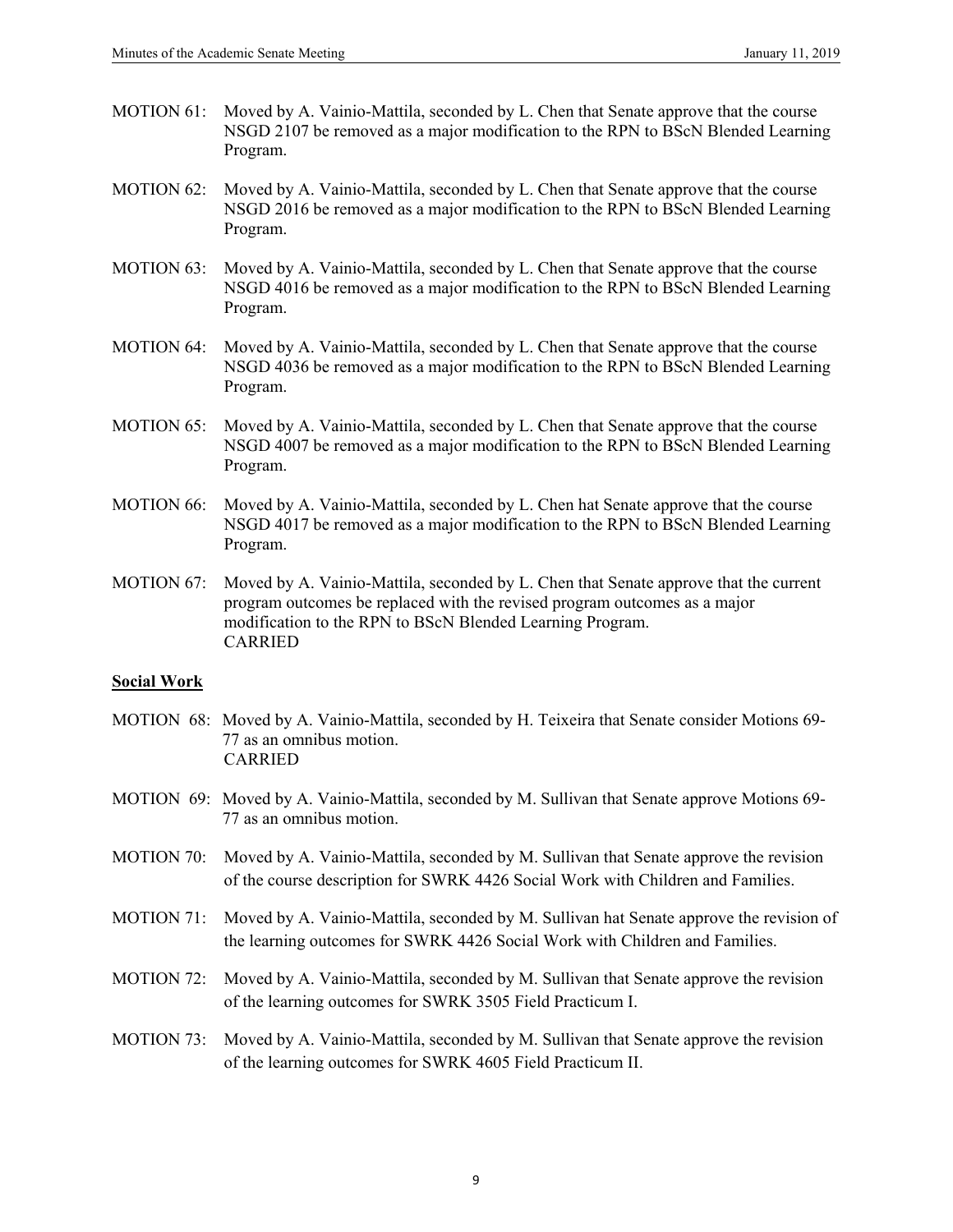- MOTION 74: Moved by A. Vainio-Mattila, seconded by M. Sullivan that Senate approve the revision of the course description for SWRK 4316 Indigenous Child Welfare.
- MOTION 75: Moved by A. Vainio-Mattila, seconded by M. Sullivan that Senate approve the revision of the learning outcomes for SWRK 4316 Indigenous Child Welfare.
- MOTION 76: Moved by A. Vainio-Mattila, seconded by M. Sullivan that Senate approve the revision of the course description for SWRK 3406 Indigenous Perspectives in Social Work.
- MOTION 77: Moved by A. Vainio-Mattila, seconded by M. Sullivan that Senate approve the revision of the learning outcomes for SWRK 3406 Indigenous Perspectives in Social Work. CARRIED

#### **December 13, 2018 Report**

MOTION 78: Moved by A. Vainio-Mattila, seconded by L. Chen that the Report of the Undergraduate Studies Committee dated December 13, 2018 be received. CARRIED

# **FACULTY OF APPLIED AND PROFESSIONAL STUDIES**

## **Child and Family Studies:**

- MOTION 79: Moved by A. Vainio-Mattila, seconded by A. Burk that Senate consider Motions 80-84 as as an omnibus motion. CARRIED
- MOTION 80: Moved by A. Vainio-Mattila, seconded by A. Burk that Senate approve Motions 80-84 as an omnibus motion.
- MOTION 81: Moved by A. Vainio-Mattila, seconded by A. Burk that Senate approve that SWLF 1006, Introduction to Social Welfare and Social Development, be removed from CHFS degree 1<sup>st</sup> year requirements for Sp. Hon, Hon, Major degree options and replaced with any upper year 3cr Human Development stream course.
- MOTION 82: Moved by A. Vainio-Mattila, seconded by A. Burk that Senate approve that the following language be added to the CHFS Calendar for Sp. Hon, Hon, Major, and Minor degree requirements: "Students must choose three credits from the following courses: CHFS 2106 or PSYC 2006, and three credits from CHFS 2107 or PSYC 2007".
- MOTION 83: Moved by A. Vainio-Mattila, seconded by A. Burk that Senate approve that prerequisites for CHFS 2107 Human Development: Adults & Aging be changed to CHFS 2106 OR PSYC 2006 (Human Development: Children & Youth and Childhood Development respectively) from the current prerequisite of CHFS 2106.
- MOTION 84: Moved by A. Vainio-Mattila, seconded by A. Burk that Senate approve that the CHFS calendar language around PSYC-CHFS statistics course substitutions be added: "Students must choose six credits from CHFS 3035, OR PSYC 2126 and PSYC 2127". CARRIED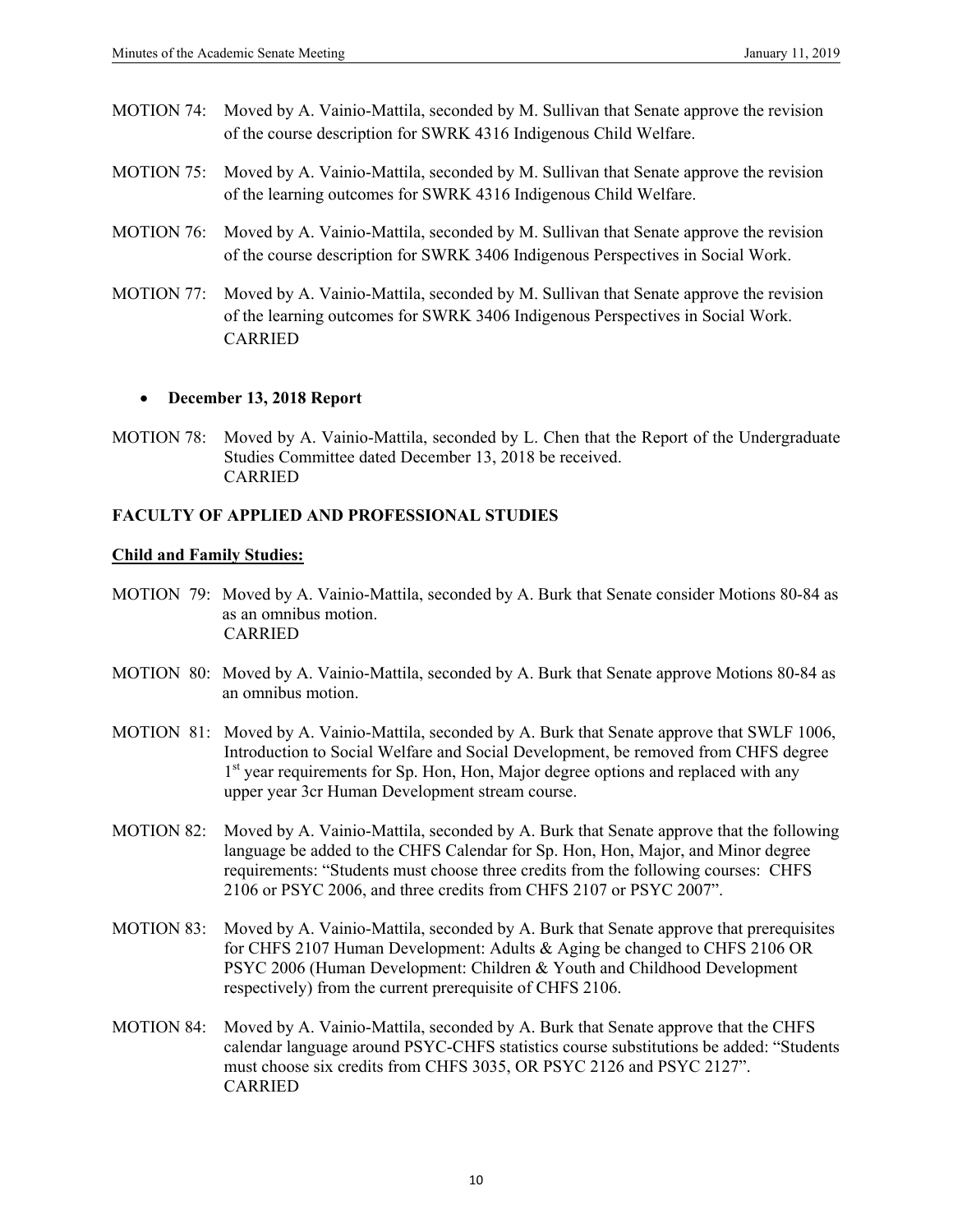## **FACULTY OF ARTS AND SCIENCE**

#### **Biology & Chemistry**

- MOTION 85:Moved by A. Vainio-Mattila, seconded by C. Hachkowski that Senate approve the revision of the course **BIOL 3596 Ornithology** as outlined in the attached template. CARRIED
- MOTION 86: Moved by A. Vainio-Mattila, seconded by S. Renshaw that Senate approve the creation of **BIOL 3696 Field Ornithology** as outlined in the attached template. CARRIED

#### **Classical Studies and Modern Languages**

- MOTION 87: Moved by A. Vainio-Mattila, seconded by A. Burk that Senate approve the cross-listing of the following Anthropology courses with Classical Studies: **ANTR 2026 – Archaeology I**, **ANTR 2027 – Archaeology II**, and **ANTR 3037 – Archaeological Cataloguing and Reporting**. CARRIED
- MOTION 88: Moved by A. Vainio-Mattila, seconded by M. Sullivan that Senate approve a change in the degree requirements for a Minor in Spanish from *"***A Minor in Spanish consists of a minimum of 18 credits of Spanish, with no more than six credits at the 1000 level. Students must achieve a minimum 60% average in the 18 credits presented for the Minor in Spanish**" to **"A Minor in Spanish consists of a minimum of 18 upper year credits of Spanish. Students must achieve a minimum 60% average in the 18 credits presented for the Minor in Spanish."**  CARRIED

#### **Computer Science & Mathematics**

MOTION 89: Moved by A. Vainio-Mattila, seconded by T. Vassilev that Senate approve the change for the prerequisites for **MATH 4046 Advanced Applications of Probability and Statistics** as outlined.

#### **New Version:**

The prerequisites for MATH 4046 Advanced Applications of Probability and Statistics are MATH 3276 Probability and Statistics II and MATH 3226 Introduction to Stochastic Processes.

#### **Old Version:**

The prerequisites for MATH 4046 Advanced Applications of Probability and Statistics are MATH 3276 Probability and Statistics II and MATH 3306 Introduction to Stochastic Processes.

CARRIED

#### **English Studies**

MOTION 90:Moved by A. Vainio-Mattila, seconded by L. Kruk that Senate approve the addition of the following course expectations and outcomes for **ENGL 1551: Language & Written Communication: English 2nd Language I** as outlined.

**Calendar Course Description:** This course is designed for students whose first language is not English. Practical training is given in the writing of sentences and paragraphs. Topics covered include vocabulary,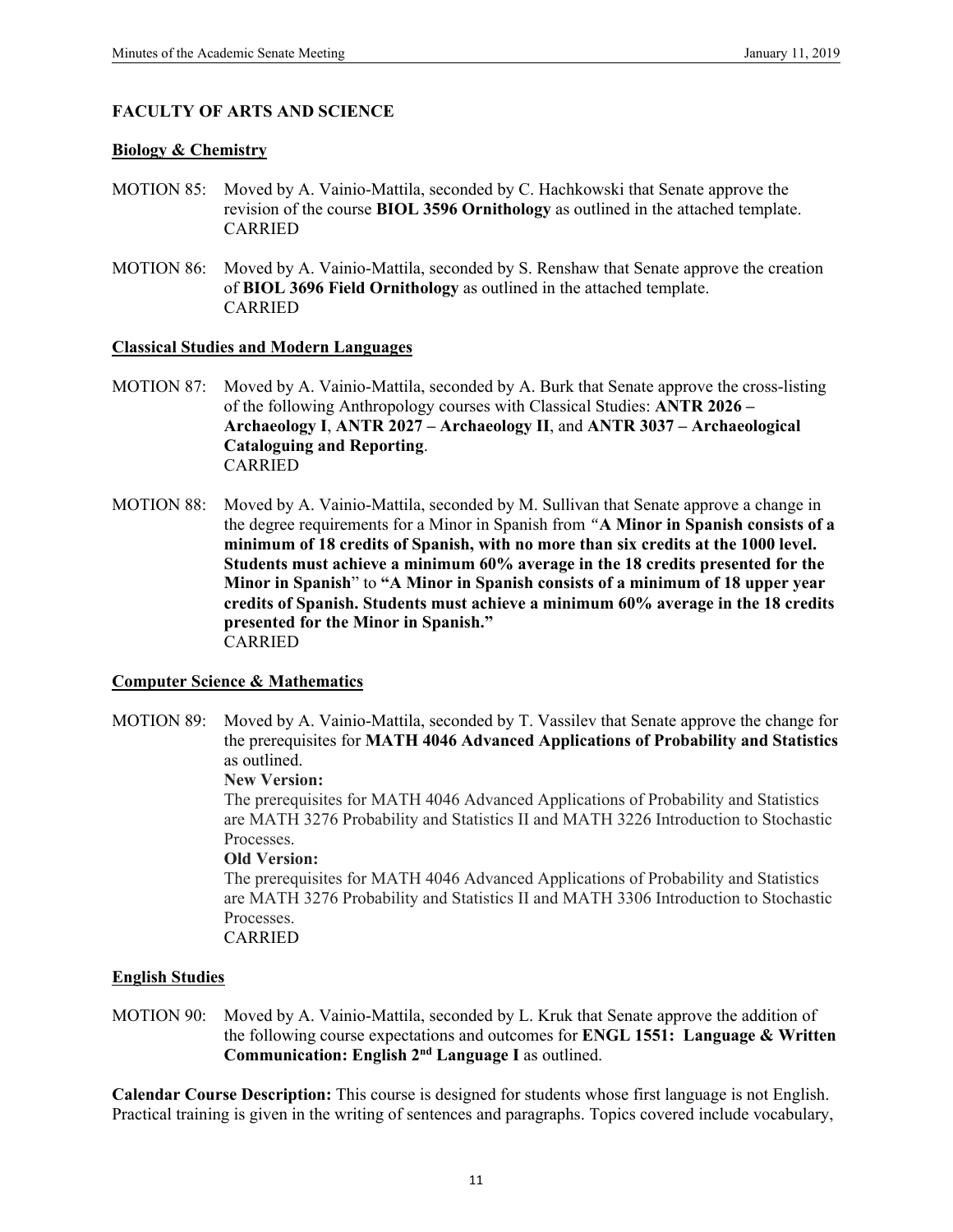the proper use of a dictionary, and common syntactical problems involving verb tenses and the use of prepositions.

## **EXPECTATIONS OR OUTPUTS (skills measured through assignments) BY THE END OF THE COURSE, STUDENTS WILL BE ABLE TO**

- 1. Understand an adequate range of complex formal and informal communication in English.
- 2. Communicate confidently in English in both educational and social situations.
- 3. Read and comprehend written English, both formal and informal.
- 4. Write clearly and correctly in both academic and informal English registers.
- 5. Identify differences in cultures in Canada and globally.
- 6. Apply course strategies and information to communicate successfully in English and adapt to multicultural environments in an academic, professional and/or personal environment.

# **OUTCOMES STUDENTS WHO SUCCESSFULLY COMPLETE THIS COURSE WILL DEMONSTRATE**

- 1. A solid understanding of oral and written English in both academic and conversational registers.
- 2. An ability to apply functional English language skills in a variety of Canadian academic, cultural and social contexts.
- 3. An ability to write short assignments and give oral presentations in English in a university context.
- 4. An ability to interpret, analyze, synthesize and combine information in English using a variety of strategies, resources, and technologies CARRIED
- MOTION 91:Moved by A. Vainio-Mattila, seconded by L. Kruk that Senate approve the addition of the following course expectations and outcomes to **ENGL 1552: Language & Written Communication: English 2nd Language II** as outlined.

**Calendar Course Description:** This course presents a further study of written English for the student whose first language is not English. Particular emphasis is placed on practical training in the writing of longer works (essays, reports and research papers). The study of English vocabulary and sentence structure initiated in ENGL 1551 is continued and extended.

# **EXPECTATIONS OR OUTPUTS (skills measured through assignments) BY THE END OF THE COURSE, STUDENTS WILL BE ABLE TO**

- 1. Understand a wide range of complex formal and informal communication in English.
- 2. Communicate fluently in English in both educational and social situations.
- 3. Read and comprehend written English, both formal and informal.
- 4. Write clearly and correctly in both academic and informal English registers.
- 5. Identify differences in cultures in Canada and globally.
- 6. Apply course strategies and information to communicate successfully in English and adapt to multicultural environments in an academic, professional and/or personal environment.

# **OUTCOMES STUDENTS WHO SUCCESSFULLY COMPLETE THIS COURSE WILL DEMONSTRATE**

- 1. A developed understanding of oral and written English in both academic and conversational registers.
- 2. An ability to apply functional English language skills in a variety of Canadian academic, cultural and social contexts.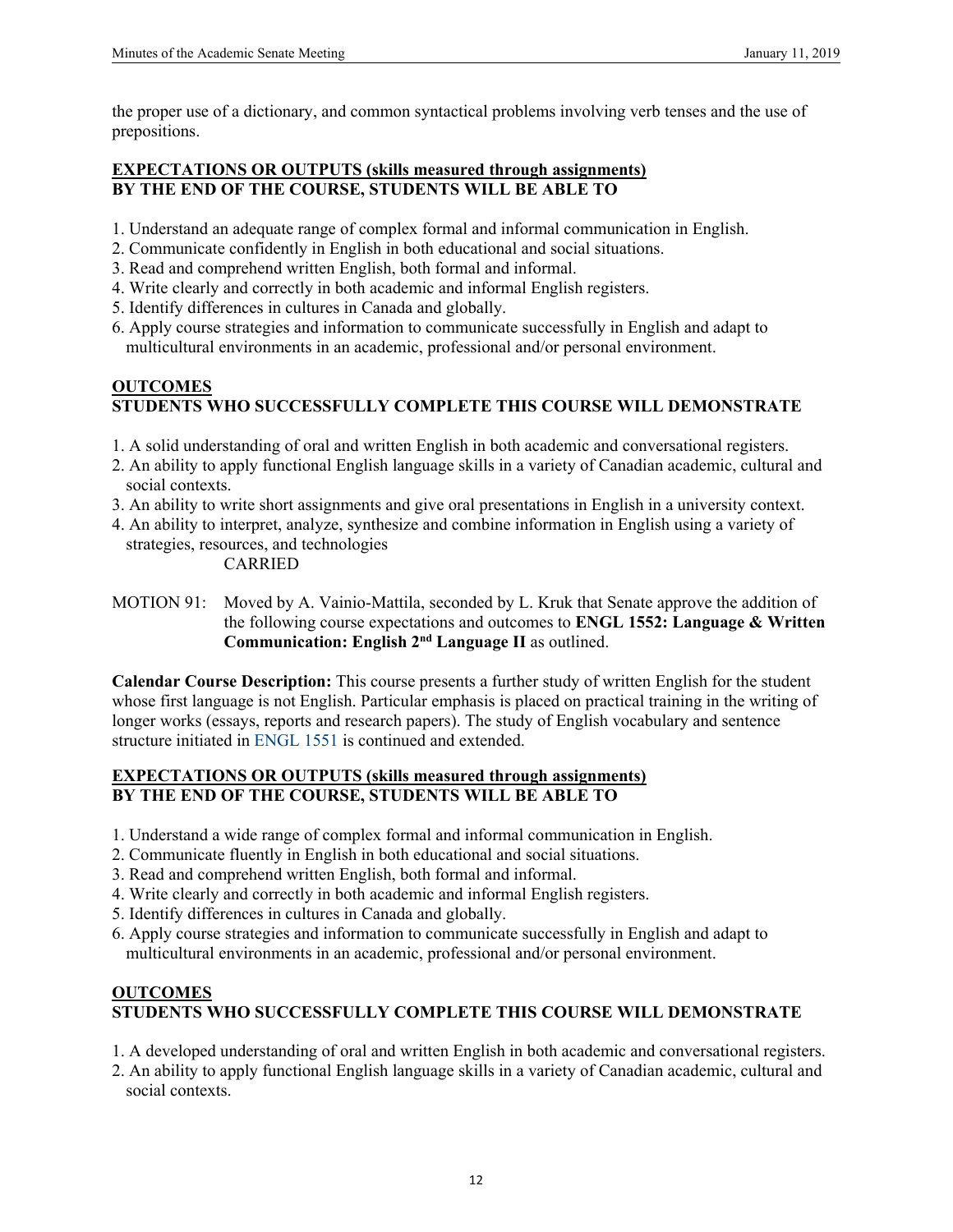- 3. An ability to write long research assignments and give oral presentations in English in a university context.
- 4. An ability to interpret, analyze, synthesize and combine information in English using a variety of strategies, resources, and technologies.

## CARRIED

#### **First Year Foundation**

- MOTION 92:Moved by A. Vainio-Mattila, seconded by S. Renshaw that Senate approve the creation of the course code **FYFE** and the corresponding title First Year Foundations Experience as outlined. CARRIED
- MOTION 93: Moved by A. Vainio-Mattila, seconded by J. Nadeau that Senate consider Motions 94-99 as an omnibus motion. CARRIED
- MOTION 94: Moved by A. Vainio-Mattila, seconded by H. Mackie that Senate approve Motions 94-99 as an omnibus motion. CARRIED
- MOTION 95:Moved by A. Vainio-Mattila, seconded by H. Mackie that Senate approve the creation of **FYFE 1011: Critical and Applied Thinking** as outlined in the attached template.
- MOTION 96:Moved by A. Vainio-Mattila, seconded by H. Mackie that Senate approve the creation of **FYFE 1001: Topics in Arts and Science I** as outlined in the attached template.
- MOTION 97:Moved by A. Vainio-Mattila, seconded by H. Mackie that Senate approve the creation of **FYFE 1002: Topics in Arts and Science II** as outlined in the attached template.
- MOTION 98:Moved by A. Vainio-Mattila, seconded by H. Mackie that Senate approve the creation of **FYFE 1021 Building a Better World** as outlined in the template.
- MOTION 99:Moved by A. Vainio-Mattila, seconded by H. Mackie that Senate approve the creation of **FYFE 1031 Social Media: Untangling the Threads** as outlined in the template. CARRIED

## **Gender Equality and Social Justice**

- MOTION 100: Moved by A. Vainio-Mattila, seconded by H. Mackie that Senate consider Motions 101- 107 as an omnibus motion. CARRIED
- MOTION 101: Moved by A. Vainio-Mattila, seconded by S. Renshaw that Senate approve Motions 101- 107 as an omnibus motion.
- MOTION 102:Moved by A. Vainio-Mattila, seconded by S. Renshaw that Senate approve the creation of **GEND 2316 Masculinities, Money and Media** as outlined in the attached template.
- MOTION 103: Moved by A. Vainio-Mattila, seconded by S. Renshaw that Senate approve the creation of **GEND 3316: Race, Murder and Media** as outlined in the attached template.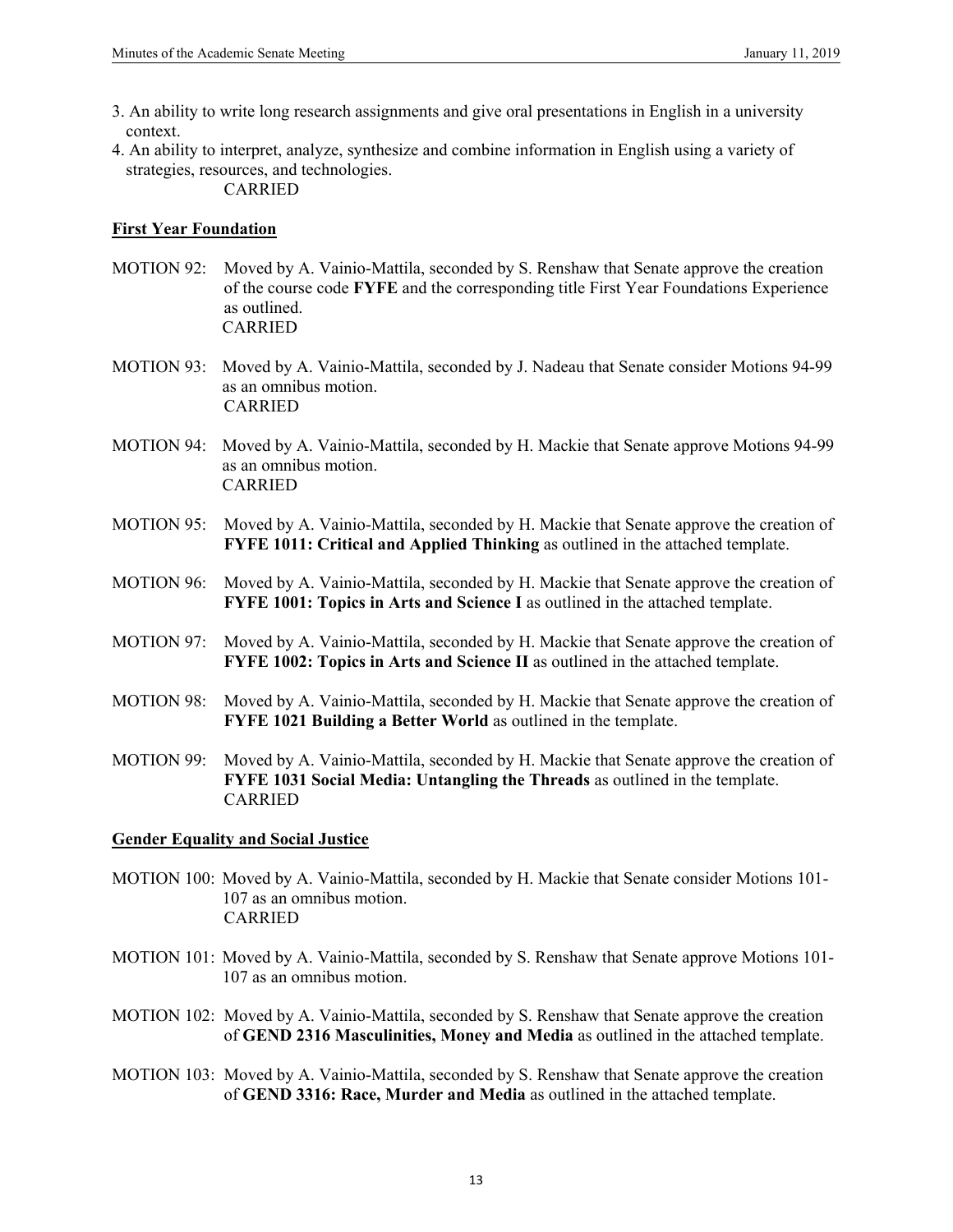- MOTION 104:Moved by A. Vainio-Mattila, seconded by S. Renshaw that Senate approve the creation of **GEND 3326: Digital Beasts** as outlined in the attached template.
- MOTION 105:Moved by A. Vainio-Mattila, seconded by S. Renshaw that Senate approve the creation of **GEND 4106: Selected Topics in Gender Equality and Social Justice** as outlined in the attached template.
- MOTION 106:Moved by A. Vainio-Mattila, seconded by S. Renshaw that Senate approve that **GEND 2076 Conflict and Conversion** be deleted as outlined.
- MOTION 107:Moved by A. Vainio-Mattila, seconded by S. Renshaw that Senate approve a revision of the course title of **GEND 3047: from 'Deconstructing Nature' to 'GEND 3047 Dark Ecology'** as outlined. CARRIED
- MOTION 108: Moved by A. Vainio-Mattila, seconded by S. Renshaw that Senate approve the creation of a **Minor in Media, Representation and Social Justice** as outlined in the attached document. CARRIED

#### **History**

- MOTION 109: Moved by A. Vainio-Mattila, seconded by L. Chen that Senate consider Motions 110-112 as an omnibus motion. CARRIED
- MOTION 110: Moved by A. Vainio-Mattila, seconded by C. Hachkowski that Senate approve Motions 110-112 as an omnibus motion.
- MOTION 111:Moved by A. Vainio-Mattila, seconded by C. Hachkowski that Senate approve the creation of **HIST 3906: Experiential Learning for OMAH Students I** as outlined in the attached template.
- MOTION 112:Moved by A. Vainio-Mattila, seconded by C. Hachkowski that Senate approve the creation of **HIST 3907 Experiential Learning for OMAH Students II** as outlined in the attached template. CARRIED
- MOTION 113: Moved by A. Vainio-Mattila, seconded by H. Mackie that Senate consider Motions 114- 117 as an omnibus motion. CARRIED
- MOTION 114: Moved by A. Vainio-Mattila, seconded by K. Srigley that Senate approve Motions 114- 117 as an omnibus motion.
- MOTION 115:Moved by A. Vainio-Mattila, seconded by K. Srigley **t**hat Senate approve to remove the cross-coding of **HIST 3946 History of Sport in Canada** with the Bachelor of Physical and Health Education as outlined.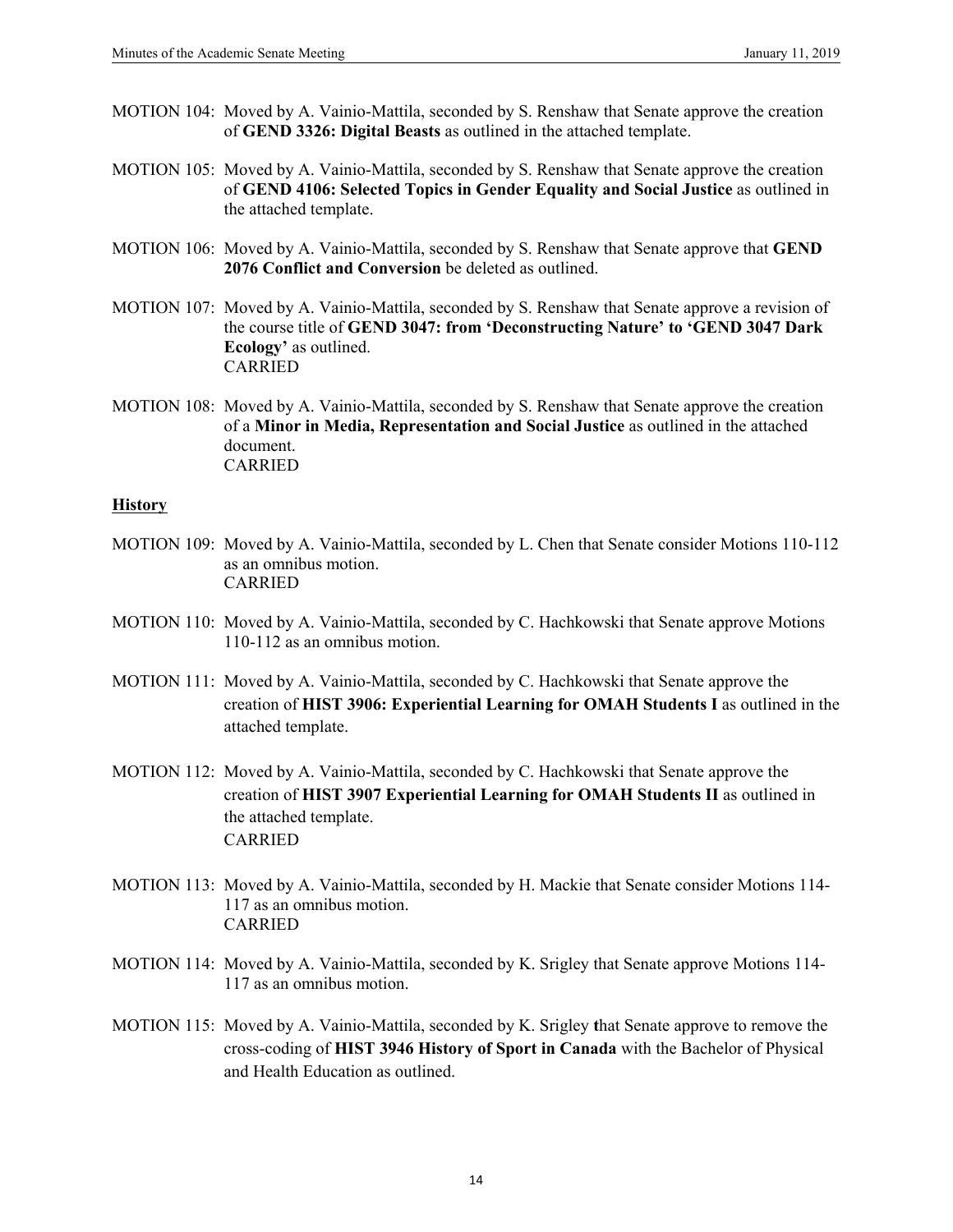- MOTION 116:Moved by A. Vainio-Mattila, seconded by K. Srigley that Senate approve to remove the cross-coding of **HIST 3947 Sport and Spectacle in Modern Society** with the Bachelor of Physical and Health Education as outlined.
- MOTION 117:Moved by A. Vainio-Mattila, seconded by K. Srigley that Senate approve the creation of **HIST 3297: Place and People in Rural Canada** as outlined in the attached template. CARRIED
- MOTION 118: Moved by A. Vainio-Mattila, seconded by K. Srigley that Senate approve that the Orientation to the Master of Arts in History (OMAH) and Master of Arts in History upon completion of OMAH admission requirements be approved. CARRIED

#### **Political Science, Philosophy and Economics**

- MOTION 119: Moved by A. Vainio-Mattila, seconded by D. Goulard that Senate consider Motions 120- 124 as an omnibus motion. CARRIED
- MOTION 120: Moved by A. Vainio-Mattila, seconded by A. Burk that Senate approve Motions 120-124 as an omnibus motion.
- MOTION 121:Moved by A. Vainio-Mattila, seconded by A. Burk that Senate approve the creation of **POLI 3236 Conflict, Power and Persuasion: Indigenous Negotiations in Canada and Beyond** as outlined in the attached template.
- MOTION 122:Moved by A. Vainio-Mattila, seconded by A. Burk that Senate approve the addition of **POLI 3236 Conflict, Power and Persuasion: Indigenous Negotiations in Canada and Beyond** as an elective course in the Certificate in Peace and Violence Prevention Studies as outlined.
- MOTION 123: Moved by A. Vainio-Mattila, seconded by A. Burk that Senate approve the creation of **POLI 3216 Post-Conflict Stabilization, Reconstruction and Reconciliation** as outlined in the template.
- MOTION 124: Moved by A. Vainio-Mattila, seconded by A. Burk that Senate approve the addition of **POLI 3216 Post-Conflict Stabilization, Reconstruction and Reconciliation** as an elective course in the **Certificate in Peace and Violence Prevention Studies** as outlined. CARRIED

#### **Religions & Cultures**

- MOTION 125:Moved by A. Vainio-Mattila, seconded by G. McCann that Senate approve the creation of **RLCT 2096 Religion, Colonization and State Violence** as outlined in the attached template. CARRIED
- MOTION 126:Moved by A. Vainio-Mattila, seconded by K. Srigley that Senate approve that **RLCT 2076 Conflict and Conversion** be deleted. CARRIED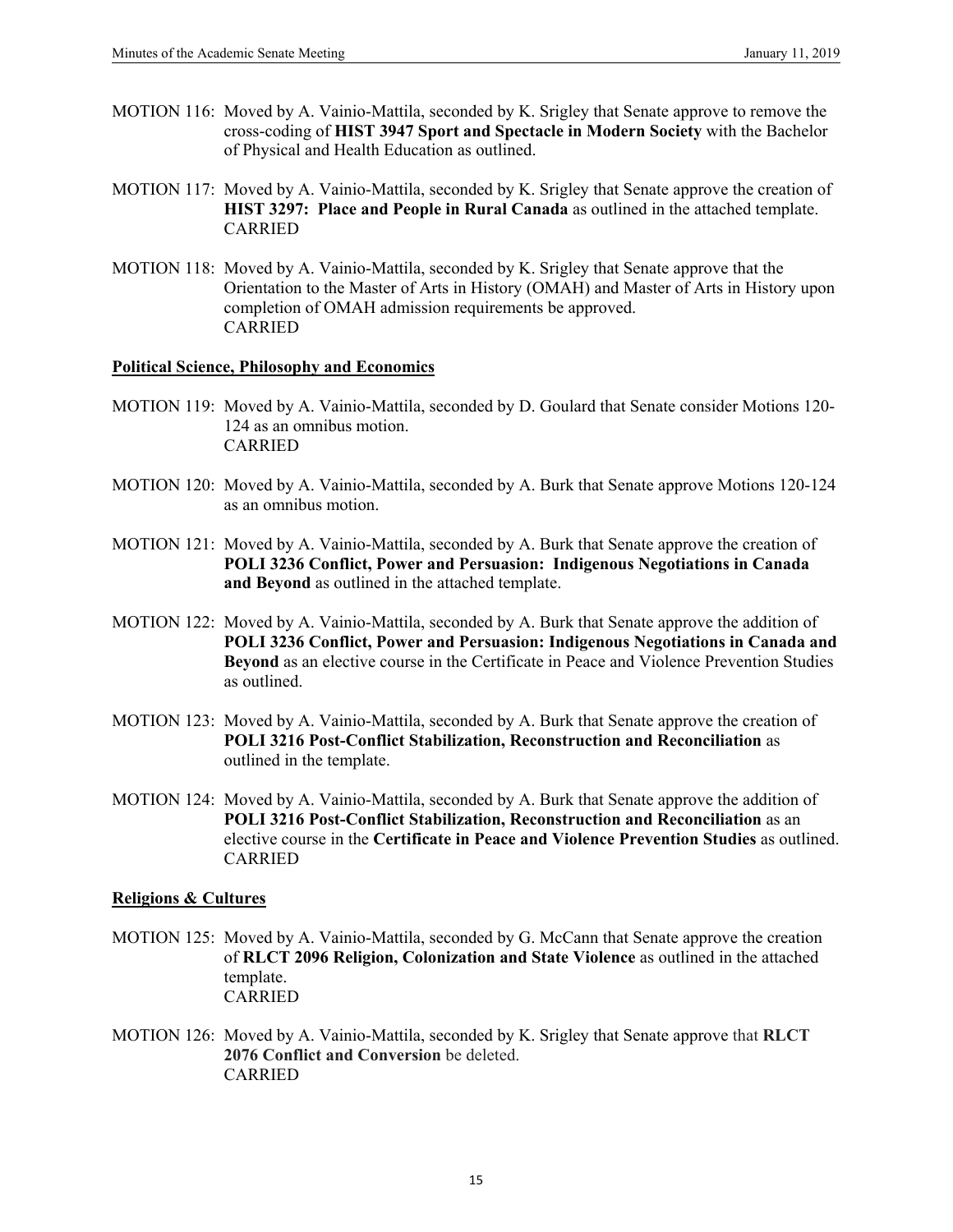#### **Sociology & Anthropology**

MOTION 127: Moved by A. Vainio-Mattila, seconded by B. Kelly hat Senate approve the revision of the course description for **ANTR 1006: "Introduction to Anthropology"** as outlined in the attached document.

#### **Current description:**

 An interdisciplinary, comparative study of people and their cultures throughout the world (cultural anthropology), of human evolution, adaptation and genetics (physical anthropology), the recovery and development of prehistorical societies (archaeology) and language as an aspect of culture (linguistics).

#### **New description:**

 Students explore the core concepts of Anthropology through consideration of the following questions: What does it mean to be human? What are the origins of our species and of our contemporary ways of life? What roles do culture and power play in shaping our perceptions, experiences and behaviours? How did we come to eat the foods we eat and speak the languages we speak? How do different cultures think differently about sex and gender? How might a holistic perspective help us to better understand and address the social and environmental problems we face in the contemporary world? CARRIED

MOTION 128: Moved by A. Vainio-Mattila, seconded by K. Srigley that Senate approve the revision of the title of **ANTR 2006: from 'Cultural Anthropology' to 'The Ethnographer's Craft'** with accompanying changes to the course description as outlined.  **Current description:**

ANTR 2006: Cultural Anthropology

 This course focuses on the concept of culture, methods and current debates related to social and cultural anthropology. Ethnography and ethnology, as distinctive features of cultural anthropology, are used to examine multiple cultural worlds. Issues related to cultural diversity are explored through global and localized perspectives. They included identity, socialization and human development; illness and healing, including ethnomedicine and medical anthropology; family and kinship; social change and domestic life; sexuality and gender; exchange and economic systems; social and political organization; religion, magic, and belief in the context of world religions; language and linguistics as symbolic systems of communication; development anthropology and contemporary cultural change; expressive culture including performance and decorative arts; tourism; and migration.

## **New description:**

Students focus on the practice of ethnography as a means of understanding and communicating human experience. By engaging with classic and contemporary ethnographic writing, students explore contemporary debates about culture, representation, and the relationship between ethnography and cultural theory. Students examine issues central to cultural anthropology through global and local perspectives. CARRIED

MOTION 129: Moved by A. Vainio-Mattila, seconded by S. Renshaw that Senate approve that the prerequisites for **ANTR 2006: Cultural Anthropology** be removed. CARRIED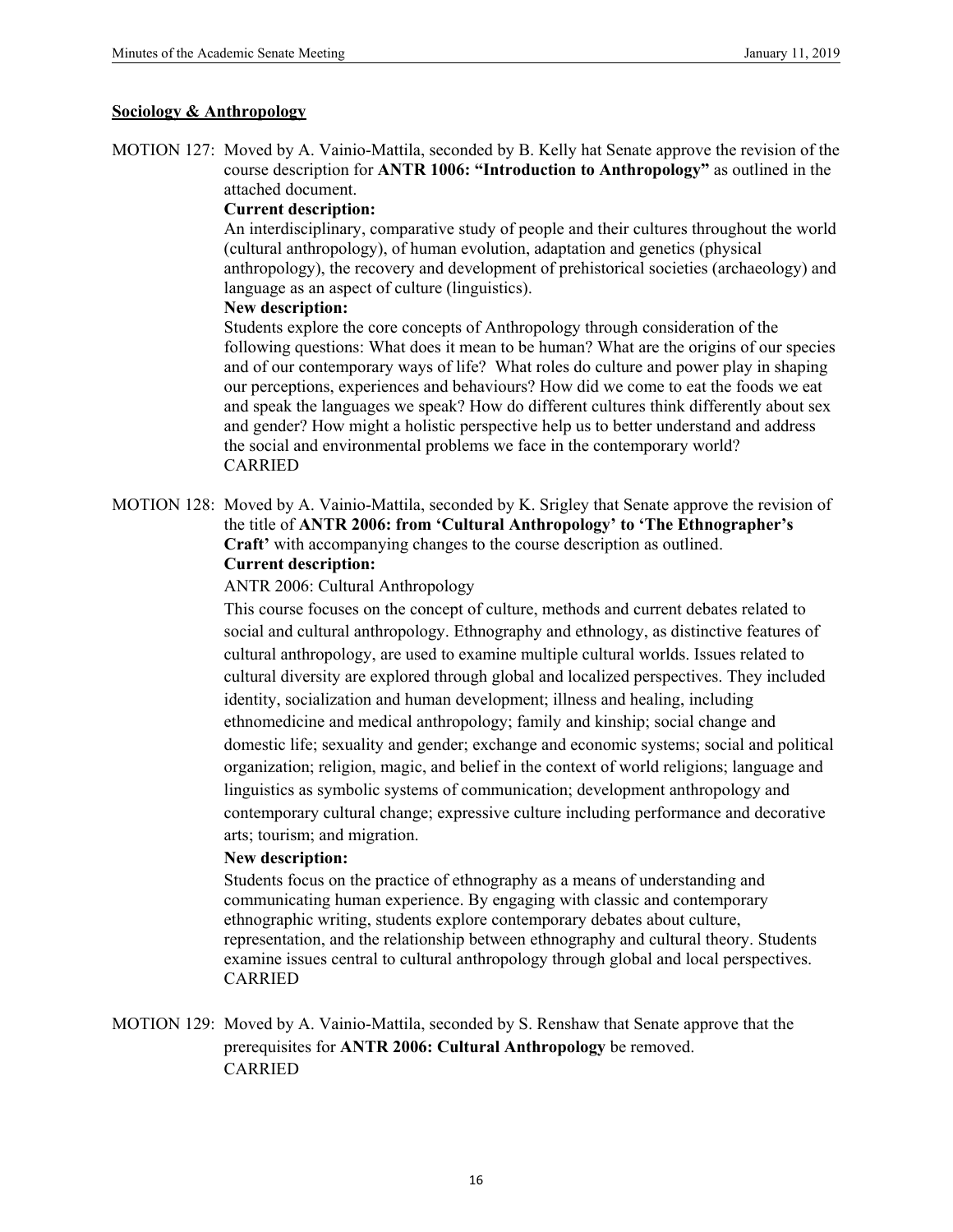MOTION 130: Moved by A. Vainio-Mattila, seconded by A. Burk that Senate approve the revision of the course title of **SOCI 3007: from 'The Sociology of Consumer Culture' to 'Consumer Culture'** with accompanying changes to the course description as outlined.  **Current description** 

> This course enables students to investigate and analyze the various sociological approaches to understanding the nature and role of consumer culture in modern societies. In addition to focusing on the symbolic meaning of consumption, emphasis will be placed on issues of identity, lifestyle, constraint, freedom of choice and how the market place is used to facilitate distinction and reinforce social relationships.

#### **New description:**

Students investigate and analyze the various approaches to understanding the nature and role of consumer culture in modern societies. In addition to focusing on the symbolic meaning of consumption, students explore issues of identity, lifestyle, constraint, freedom of choice and how the market place is used to facilitate distinction and reinforce social relationships. CARRIED

- MOTION 131: Moved by A. Vainio-Mattila, seconded by A. Burk that Senate approve that the prerequisites for **SOCI 3007: Consumer Culture** be modified from **SOCI 1015 or SOCI 1016** to **SOCI 1015 or SOCI 1016 or ANTR 1006** as outlined.  **Current prerequisites:** SOCI 1015 or 1016  **New prerequisites:** SOCI 1015 or 1016 or ANTR 1006 CARRIED
- MOTION 132: Moved by A. Vainio-Mattila, seconded by K. Srigley that Senate approve the revision of the course title of **SOCI 4227: from 'The Sociology of Science, Technology and Environment' to 'Science, Technology, and Environment'** with accompanying changes to the course description as outlined.

## **Current description:**

 The aim of this course is to encourage students to explore the changing relationship among science, technology and the environment and the consequences of the production, distribution and consumption of scientific and other forms of technology. Emphasis will also be placed on such issues as genetic engineering, social media, environmental planning and disasters. The course will establish an appreciation of how science, technology and the environment are intertwined, and the need to understand science as embedded in the social, cultural, political, racialized and gendered worlds of modernity. This course may be credited towards Anthropology.

## **New Description:**

Students explore the changing relationship among science, technology and the environment and the consequences of the production, distribution and consumption of scientific and other forms of technology. Emphasis is also placed on such issues as genetic engineering, social media, environmental planning and disasters. Students appreciate how science, technology and the environment are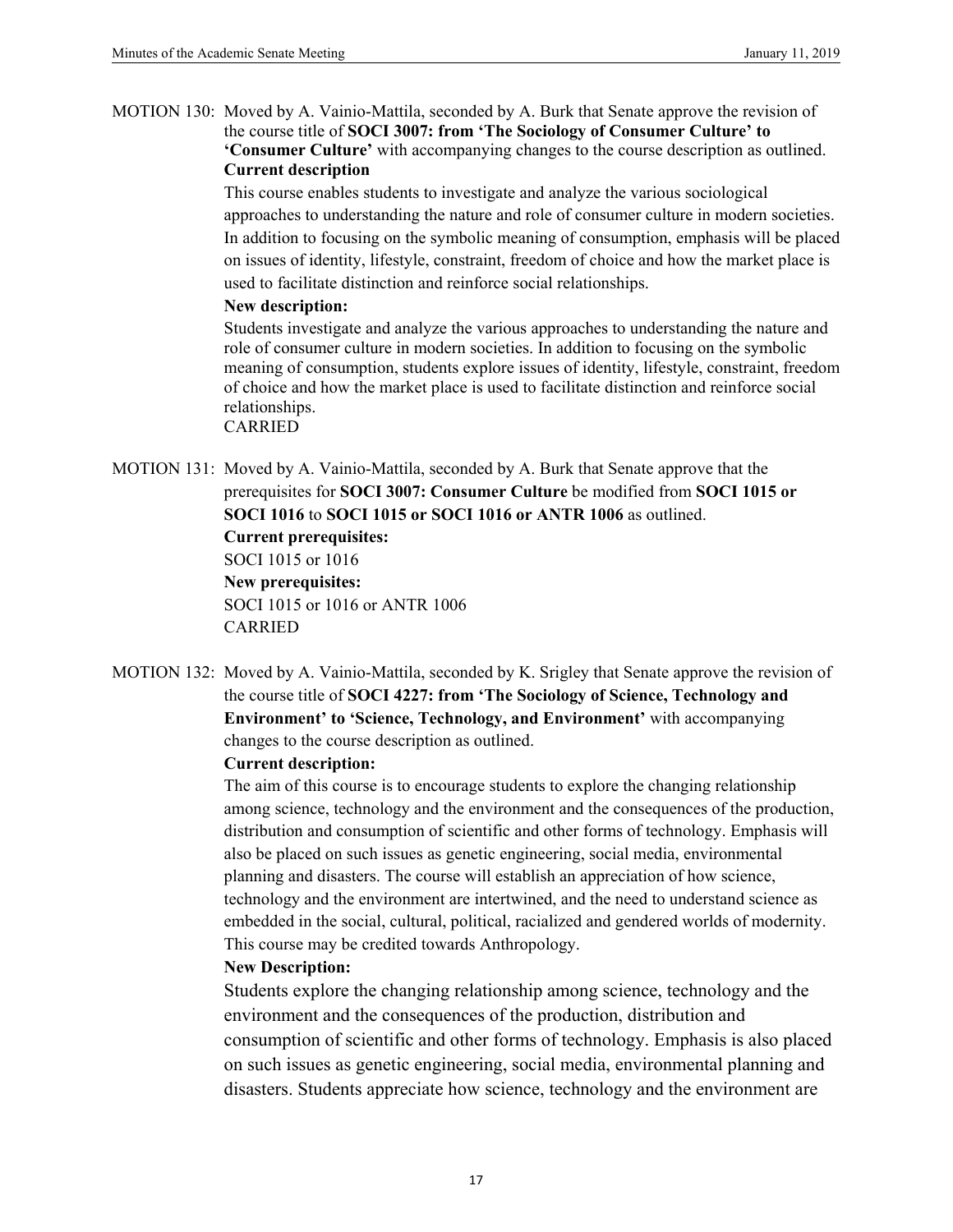intertwined, and the need to understand science as embedded in the social, cultural, political, racialized and gendered worlds of modernity. CARRIED

- MOTION 133: Moved by A. Vainio-Mattila, seconded by S. Renshaw that Senate consider Motions 134- 140 as an omnibus motion. CARRIED
- MOTION 134: Moved by A. Vainio-Mattila, seconded by S. Renshaw that Senate approve Motions 134- 140 as an omnibus motion.
- MOTION 135: Moved by A. Vainio-Mattila, seconded by S. Renshaw that Senate approve the creation of **ANTR 2056: The Anthropocene** as outlined in the attached template.
- MOTION 136:Moved by A. Vainio-Mattila, seconded by S. Renshaw that Senate approve the creation of **ANTR 3046: The Living and the Dead** as outlined in the attached template.
- MOTION 137:Moved by A. Vainio-Mattila, seconded by S. Renshaw that Senate approve the creation of **ANTR 4106: Multispecies Ethnography** as outlined in the attached template.
- MOTION 138:Moved by A. Vainio-Mattila, seconded by S. Renshaw that Senate approve that the course **SOCI 1016: Introduction to Sociology** be removed as a degree requirement for all Anthropology degrees as outlined.
- MOTION 139: Moved by A. Vainio-Mattila, seconded by S. Renshaw that Senate approve that the course **ANTR 2056: The Anthropocene** be added as a degree requirement for the Specialization Major, Major and Minor in Anthropology as outlined**.**
- MOTION 140:Moved by A. Vainio-Mattila, seconded by S. Renshaw that Senate approve that the abbreviation for all **Anthropology courses be changed from ANTR to ANTH** as outlined. CARRIED

## **SCHULICH SCHOOL OF EDUCATION**

- MOTION 141: Moved by A. Vainio-Mattila, seconded by C. Richardson that Senate approve that the following course title be changed from: EDUC 4721 – Educating Young Children: The Early Years to EDUC 4721 – Educating Young Children: Kindergarten and the Early Years CARRIED
- MOTION 142:Moved by A. Vainio-Mattila, seconded by H. Mackie that Senate approve that the following course description for EDUC 4721 be changed from: Teacher candidates investigate foundational understandings of early child development (birth to age three)-education as negotiated curriculum, inquiry, play, meaningful growth, the role of the environment, documentation of learning - and consider theoretical underpinnings within early years education. Candidates explore curriculum expectations, methodology, essential elements, and resources for early years within a holistic,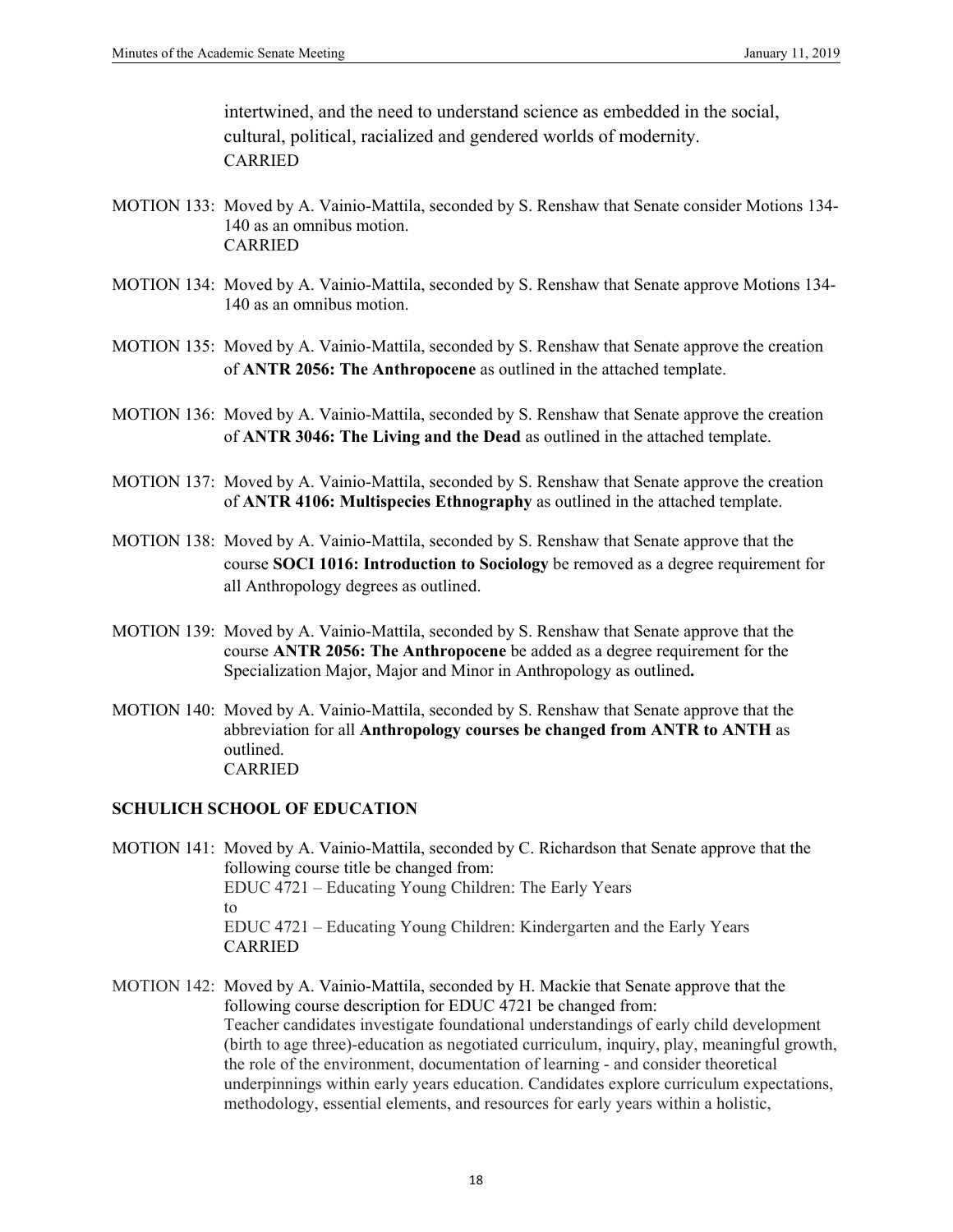integrated view of teaching and learning; and critique examples of developmentally appropriate practice in relation to school, community, and family settings and partnerships.

to

 Teacher candidates investigate foundational theories and pedagogical approaches within early years education, including learning through play and inquiry, the role of the environment, co-construction of learning, and pedagogical documentation. Candidates explore Kindergarten curriculum learning expectations and conceptual understandings, as well as Ontario's early years framework. A holistic, integrated view of teaching and learning is discussed; including a critique of developmentally appropriate practice in relation to school, community, and family settings and partnerships. CARRIED

- MOTION 143: Moved by A. Vainio-Mattila, seconded by K. Srigley that Senate consider Motions 144- 163 as an omnibus motion. CARRIED
- MOTION 144: Moved by A. Vainio-Mattila, seconded by L. Kruk that Senate approve Motions 144-163 as an omnibus motion. CARRIED
- MOTION 145:Moved by A. Vainio-Mattila, seconded by L. Kruk that Senate approve that the prerequisites for PHED 2016 Motor Learning and Control be changed as follows: From: PHED 1016 To: None
- MOTION 146:Moved by A. Vainio-Mattila, seconded by L. Kruk that Senate approve that the antirequisites for PHED 2026 Sport and Exercise Psychology be changed as follows: From: None To: PSYC 2806
- MOTION 147:Moved by A. Vainio-Mattila, seconded by L. Kruk that Senate approve that the prerequisites for PHED 2036 Biomechanics I be changed as follows: From: PHED 1206 & 1207 or PHED 2216 To: PHED 1206
- MOTION 148: Moved by A. Vainio-Mattila, seconded by L. Kruk that Senate approve that the prerequisites for PHED 2056 Injury Prevention and Care be changed as follows: From: PHED 1206 & 1207 To: PHED 1206
- MOTION 149:Moved by A. Vainio-Mattila, seconded by L. Kruk that Senate approve that the prerequisites for PHED 2217 Systemic Approach to Integrated Human Physiology be changed as follows: From: PHED 1017 To: None
- MOTION 150:Moved by A. Vainio-Mattila, seconded by L. Kruk that Senate approve that the prerequisites for PHED 3016 Coaching be changed as follows: From: PHED 2016 To: PHED 2026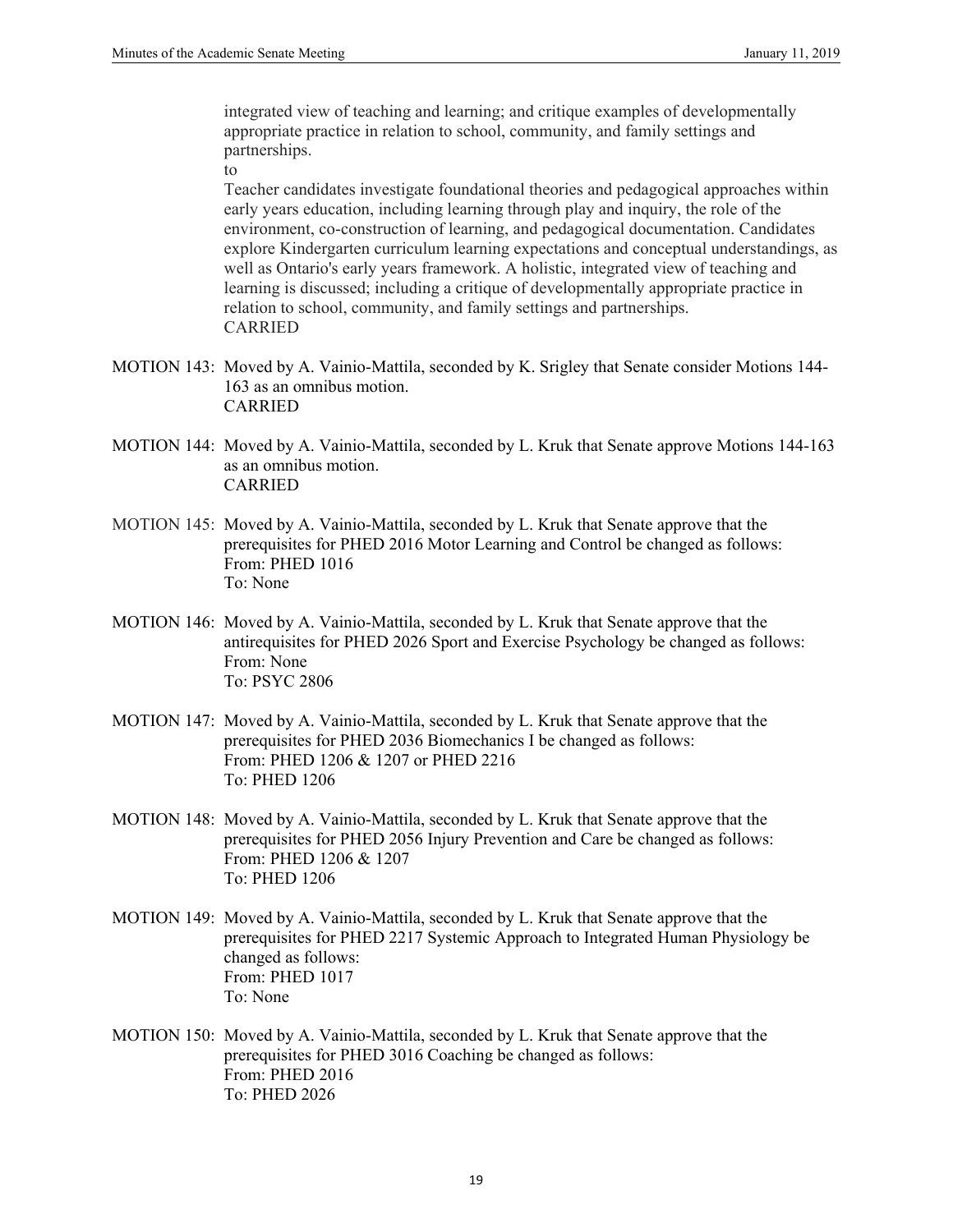- MOTION 151: Moved by A. Vainio-Mattila, seconded by L. Kruk that Senate approve that the prerequisite of "and 54 credits completed" which is currently attached to all PHED courses at the 3000- and 4000- level be changed to "and 48 credits completed".
- MOTION 152:Moved by A. Vainio-Mattila, seconded by L. Kruk that Senate approve that the prerequisites for PHED 3017 Contemporary Health Issues be changed as follows: From: PHED 1017 and 54 credits completed. To: 48 credits completed.
- MOTION 153:Moved by A. Vainio-Mattila, seconded by L. Kruk that Senate approve that the prerequisites for PHED 3037 Gerontology be changed as follows: From: PHED 2007 or PHED 3136; 54 credits completed. To: 48 credits completed.
- MOTION 154: Moved by A. Vainio-Mattila, seconded by L. Kruk that Senate approve that the prerequisites for PHED 3076 Health Promotion be changed as follows: From: 24 credits completed. To: 48 credits completed.
- MOTION 155:Moved by A. Vainio-Mattila, seconded by L. Kruk that Senate approve that the prerequisites for PHED 3126 Neural-Motor Control of Movement be changed as follows: From: PHED 2016 and 54 credits completed. To: 48 credits completed.
- MOTION 156:Moved by A. Vainio-Mattila, seconded by L. Kruk that Senate approve that the prerequisites for PHED 3306 Statistics in Physical Activity be changed as follows: From: PHED 2406 To: 48 credits completed.
- MOTION 157:Moved by A. Vainio-Mattila, seconded by L. Kruk that Senate approve that the prerequisites for PHED 3306 Statistics in Physical Activity be changed as follows: From: PHED 2406 To: 48 credits completed.
- MOTION 158:Moved by A. Vainio-Mattila, seconded by L. Kruk that Senate approve that the prerequisites for PHED 4995 Research Project be changed as follows: From: PHED 2406 and PHED 3306; 54 credits completed. To: PHED 2406 and 48 credits completed.
- MOTION 159:Moved by A. Vainio-Mattila, seconded by L. Kruk that Senate approve that the prerequisites for PHED 4224 Outdoor Initiatives be changed as follows: From: Six credits of 1000 level practicals including PHED 3243, and six credits of 2000 level practicals. To: Six credits of 1000 level practicals and six credits of 2000 level practicals.
- MOTION 160:Moved by A. Vainio-Mattila, seconded by L. Kruk that Senate approve that the prerequisites for PHED 4234 Weightlifting II be changed as follows: From: Six credits of 1000 level practicals and six credits of 2000 level practicals. To: Six credits of 1000 level practicals and six credits of 2000 level practicals; PHED 3234.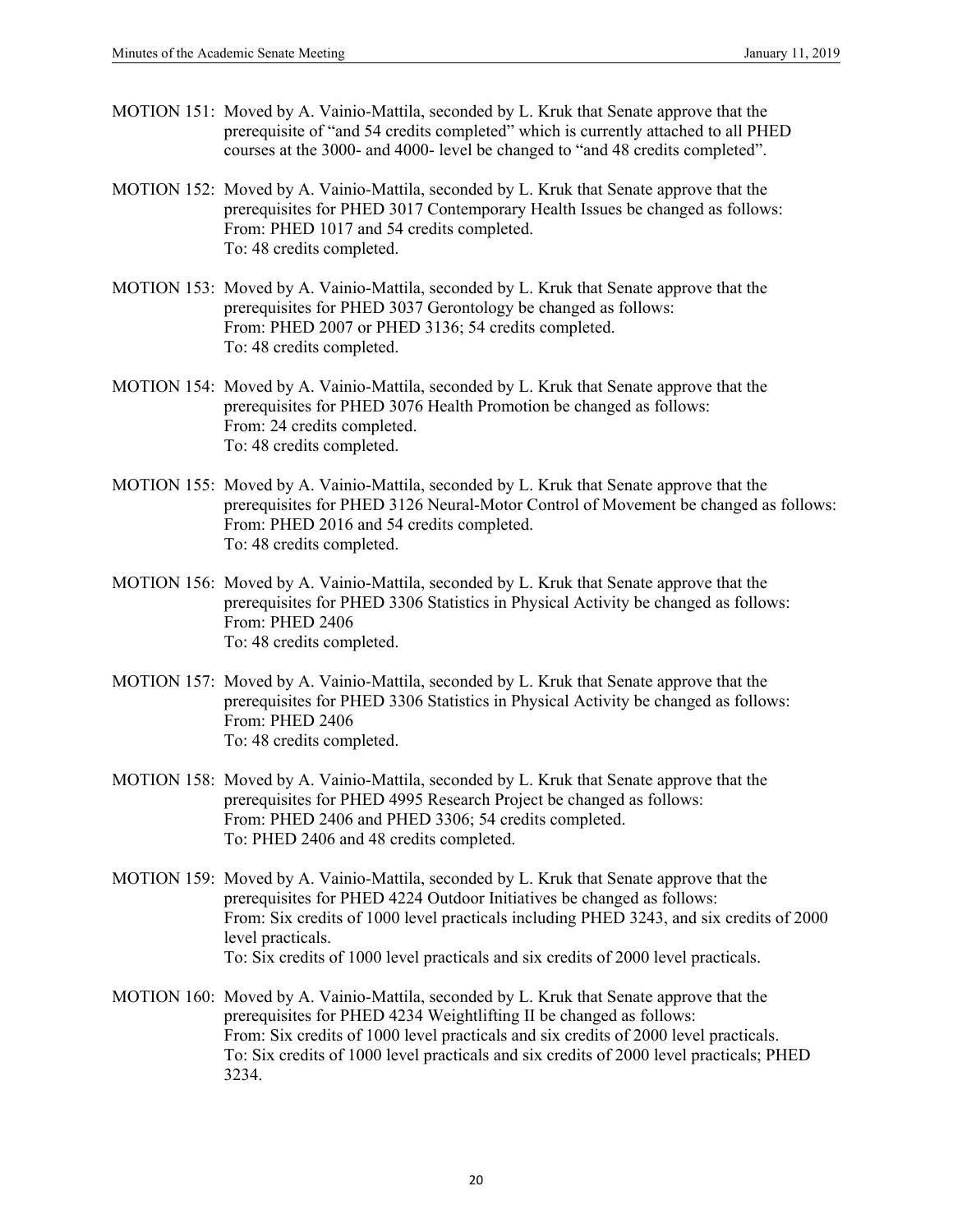| MOTION 161: Moved by A. Vainio-Mattila, seconded by L. Kruk that Senate approve that the Program<br>Requirements for the Bachelor of Physical and Health Education (Honours) and the<br>Bachelor of Physical and Health Education be changed as follows (only the specific<br>change is highlighted below):<br>From:<br>Three credits from the following (one course):<br>PHED 3946 or HIST 3946 History of Sport in Canada<br>PHED 3947 or HIST 3947 Sport and Spectacle in Modern Society<br>To:<br>Three credits from the following (one course):<br>HIST 3946 History of Sport in Canada<br>HIST 3947 Sport and Spectacle in Modern Society                                                                                                                                                                                                                                                                                                                                                                                                                                                                                                                                                                                                                                                                                                                                                                                                                                                    |
|----------------------------------------------------------------------------------------------------------------------------------------------------------------------------------------------------------------------------------------------------------------------------------------------------------------------------------------------------------------------------------------------------------------------------------------------------------------------------------------------------------------------------------------------------------------------------------------------------------------------------------------------------------------------------------------------------------------------------------------------------------------------------------------------------------------------------------------------------------------------------------------------------------------------------------------------------------------------------------------------------------------------------------------------------------------------------------------------------------------------------------------------------------------------------------------------------------------------------------------------------------------------------------------------------------------------------------------------------------------------------------------------------------------------------------------------------------------------------------------------------|
| MOTION 162: Moved by A. Vainio-Mattila, seconded by L. Kruk that Senate approve that PHED 3946<br>History of Sport in Canada be deleted.                                                                                                                                                                                                                                                                                                                                                                                                                                                                                                                                                                                                                                                                                                                                                                                                                                                                                                                                                                                                                                                                                                                                                                                                                                                                                                                                                           |
| MOTION 163: Moved by A. Vainio-Mattila, seconded by L. Kruk that Senate approve that PHED 3947<br>Sport and Spectacle in Modern Society be deleted.<br><b>CARRIED</b>                                                                                                                                                                                                                                                                                                                                                                                                                                                                                                                                                                                                                                                                                                                                                                                                                                                                                                                                                                                                                                                                                                                                                                                                                                                                                                                              |
| MOTION 164: Moved by A. Vainio-Mattila, seconded by J. Allison that Senate approve that the<br>following courses from the concurrent program be banked:<br>EDUC-2123 Observation and Practice Teaching II (P/J)<br>EDUC-2013 Observation and Practice Teaching II (J/I)<br>EDUC-4112 Language Arts (P/J)<br>EDUC-4116 Language Arts (J/I)<br>EDUC-4434 Curriculum Methods I (P/J)<br>EDUC-4474 Curriculum Methods I (J/I)<br>EDUC-3123 Observation and Practice Teaching III (P/J)<br>EDUC-3013 Observation and Practice Teaching III (J/I)<br>EDUC-4113 Language Arts (P/J)<br>EDUC-4117 Language Arts (J/I)<br>EDUC-4103 Educational Psychology and Special Education (P/J)<br>EDUC-4203 Educational Psychology and Special Education (J/I)<br>EDUC-4123 Observation and Practice Teaching IV (P/J)<br>EDUC-4013 Observation and Practice Teaching IV (J/I)<br>EDUC-4444 Curriculum Methods II (P/J)<br>EDUC-4484 Curriculum Methods II (J/I)<br>EDUC 4133 Observation and Practice Teaching V (P/J)<br>EDUC-4023Observation and Practice Teaching V (J/I)<br>EDUC-4244 Visual Arts $(P/J)$<br>EDUC-4308 Visual Arts (J/I)<br>EDUC-4254 Music Education (P/J)<br>EDUC-4314 Music Education (J/I)<br>EDUC-4264 Health and Physical Education (P/J)<br>EDUC-4324 Health and Physical Education (J/I)<br>EDUC-4274 Mathematics Education (P/J)<br>EDUC-4334 Mathematics Education (J/I)<br>EDUC-4284 Science Education (P/J)<br>EDUC-4344 Science Education (J/I)<br>EDUC-4294 Social Studies (P/J) |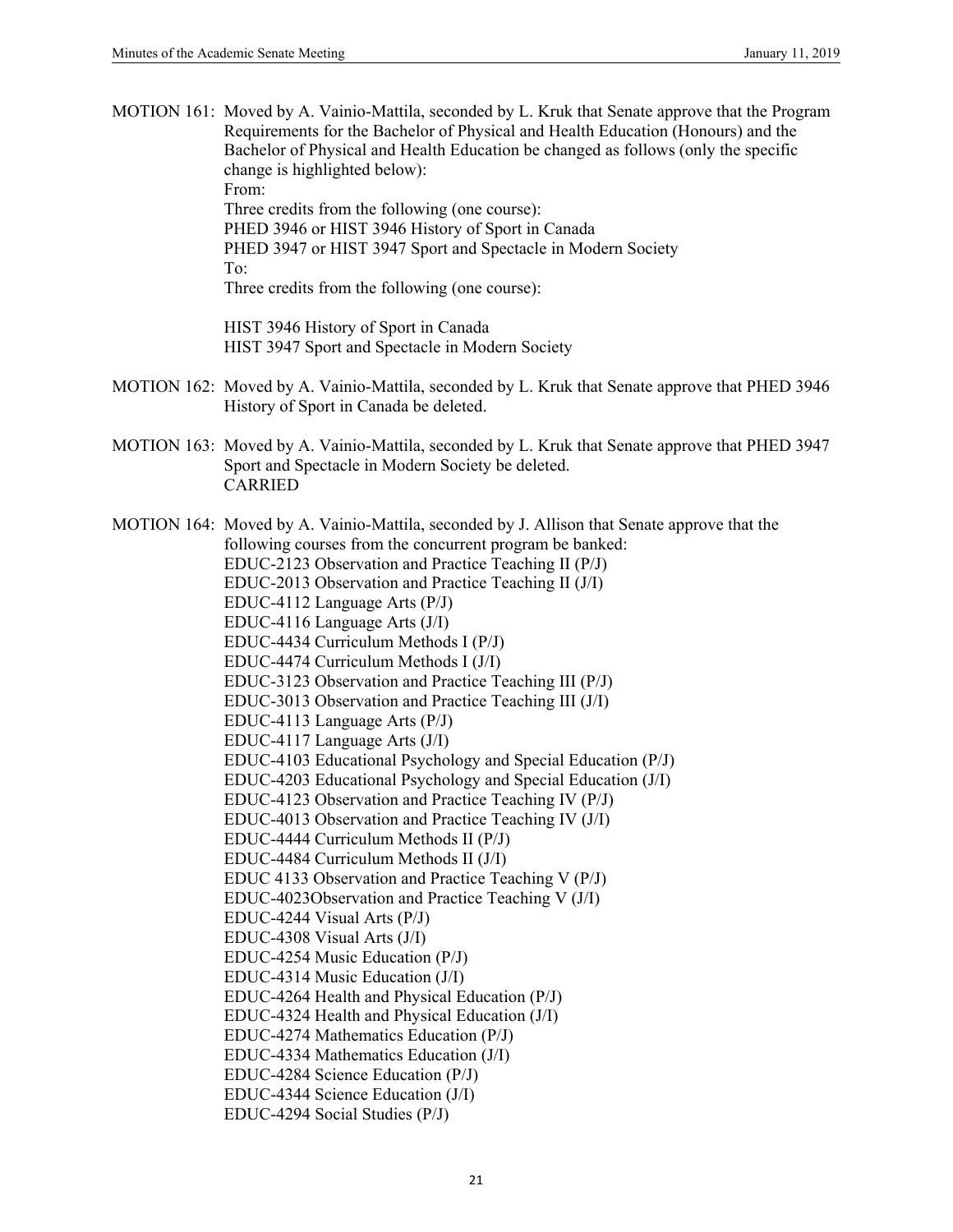EDUC-4354 Social Studies (J/I) EDUC-4406 English (Intermediate) EDUC-4416 Computer Studies (Intermediate) EDUC-4446 Geography (Intermediate) EDUC-4456 History (Intermediate) EDUC-4466 Mathematics (Intermediate) CARRIED

#### **ADMISSION REQUIREMENTS**

MOTION 165: Moved by A. Vainio-Mattila, seconded by C. Hachkowski that Senate approve that the Indigenous Teacher Education Program admission requirements modification be approved. CARRIED

#### **POLICIES**

- MOTION 166: Moved by A. Vainio-Mattila, seconded by L. Chen that Senate approve the revisions to the transfer credit policy for International Baccalaureate applicants as outlined. CARRIED
- MOTION 167: Moved by A. Vainio-Mattila, seconded by L. Chen that Senate approve the revisions to our current deferred exam policy as outlined. CARRIED

## **BY-LAWS AND ELECTIONS SUBCOMMITTEE**

MOTION 168: Moved by N. Colborne, seconded by T. Horton that the Report of the By-Laws and Elections Subcommittee dated December 18, 2018 be received. CARRIED

## **RESEARCH COUNCIL**

The Dean of Graduate Studies and Research provided a brief presentation on the development of the Draft Strategic Research Plan. Research Council members approved and recommended that the Draft Strategic Research Plan, dated 30 November, 2018 be forwarded to Senate.

- MOTION 169: Moved by J. McAuliffe, seconded by K. Srigley that the Report of the Research Council dated December 10, 2018 be received. CARRIED
- MOTION 170: Moved by J. McAuliffe, seconded by D. Tabachnick that the Strategic Research Plan (DRAFT 30 November, 2018) be accepted. CARRIED

#### OTHER BUSINESS

The Associate Dean of Applied and Professional Studies (Interim) requested that reference to the 1 credit courses, ADMN 1011 Academic Success Workshops, ADMN 2011 Academic Success and Career Management Workshops and ADMN 3011 Career Management Workshops be removed from Motions 8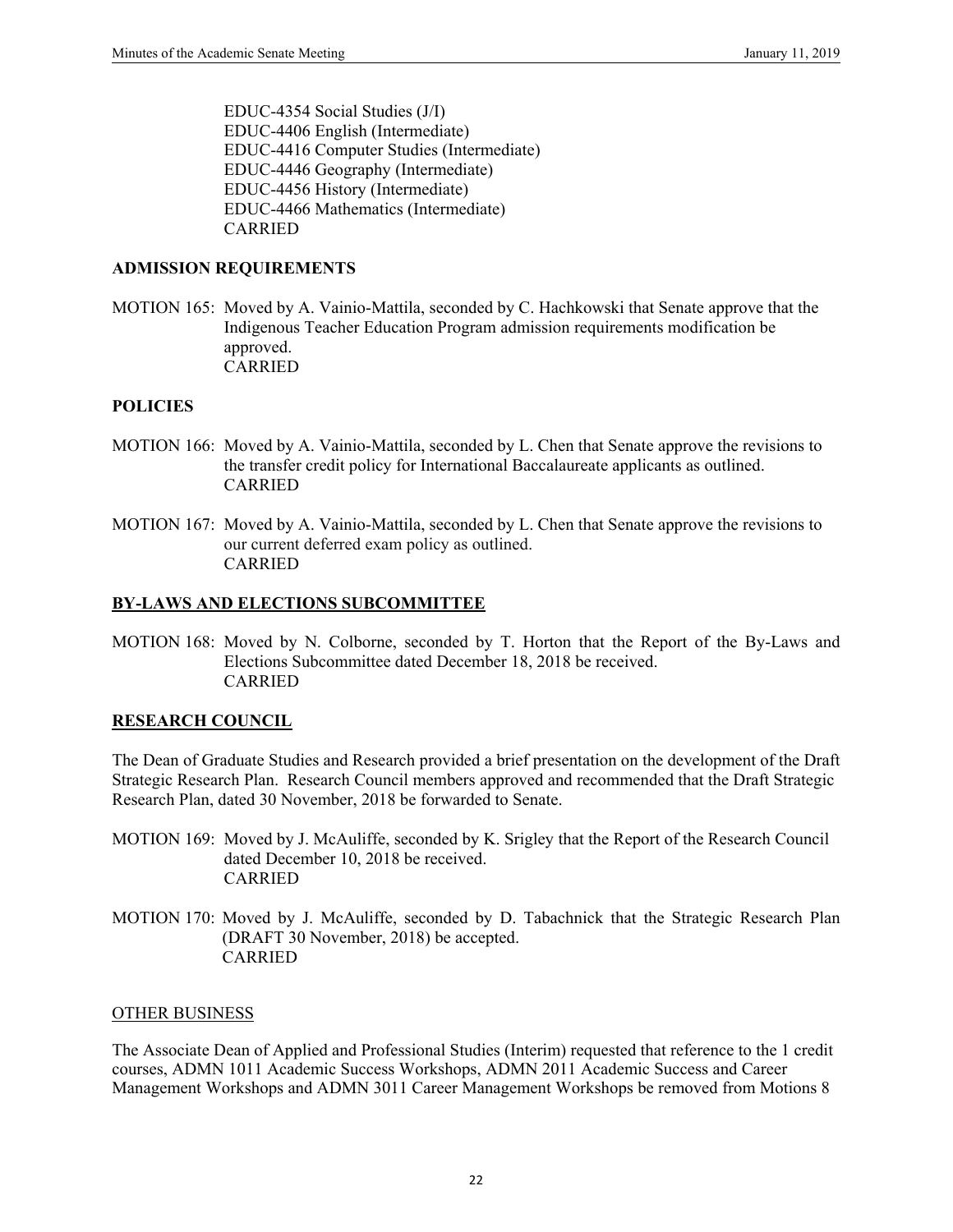& 9 and that Senate reconsider Motions 8-19. The revisions of Motions 8 & 9 were recorded in the Minutes in bold and strikeout.

The Speaker read out the text of the policy statement on Indigenous regalia at convocation. The statement has been approved by NUICE. The statement will be included in the February 8, 2019 Senate Agenda. In response to a question regarding changing Native Studies to Indigenous Studies, the Speaker advised that this matter would be discussed with the Provost.

#### NEW BUSINESS

 **Notice of Motion** for an election for a six-month replacement for a faculty Senate representative on the Board of Governors.

This election will be carried forward for inclusion in the February 8, 2019 Senate Agenda.

ADJOURNMENT

Senate was adjourned at 4:10 p.m.

Sandy Tondruallt

M. DeGagné (Chair) S. Landriault (Senate Secretary)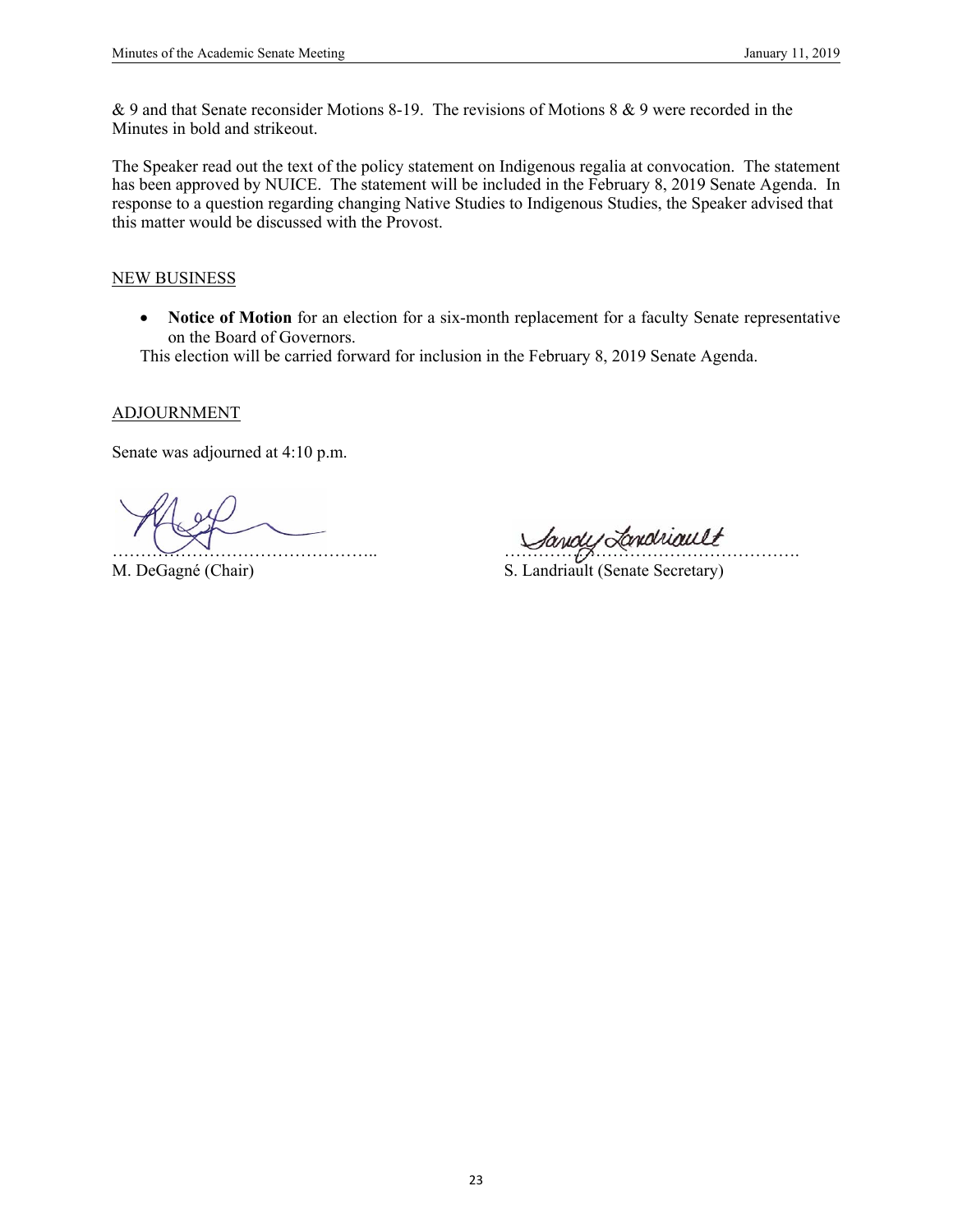# **President's Update**

# **Sampling of Activities and Events – December 15, 2018 – January 11, 2018**

# **Campus**

- ‐ International Initiatives: Meet & Greet
- ‐ President's Pancakes: Welcome Back
- ‐ Academica Survey Presentation and Town Hall

# **Meetings**

- ‐ Board of Governors, Committee Day
- ‐ Meeting with the Mayor
- ‐ Senate Executive
- ‐ UMG: Mental Health Matters
- ‐ Dialogue room discussion
- ‐ Board Meeting

# **Government**

‐ SHRRC Grant meeting

# **Collaboration**

- ‐ Preparation with Dr. Deborah Saucier & Darlene Moll, Professional Program for Presidents of Canadian Universities
- ‐ Discussion With Lisa Rubin, Segal Centre
- ‐ Welcome back lunch with Canadore Executive team
- ‐ Call with University of Alberta
- ‐ Call with Northern Policy Institute

# **Research / Other**

‐ NATI 3607